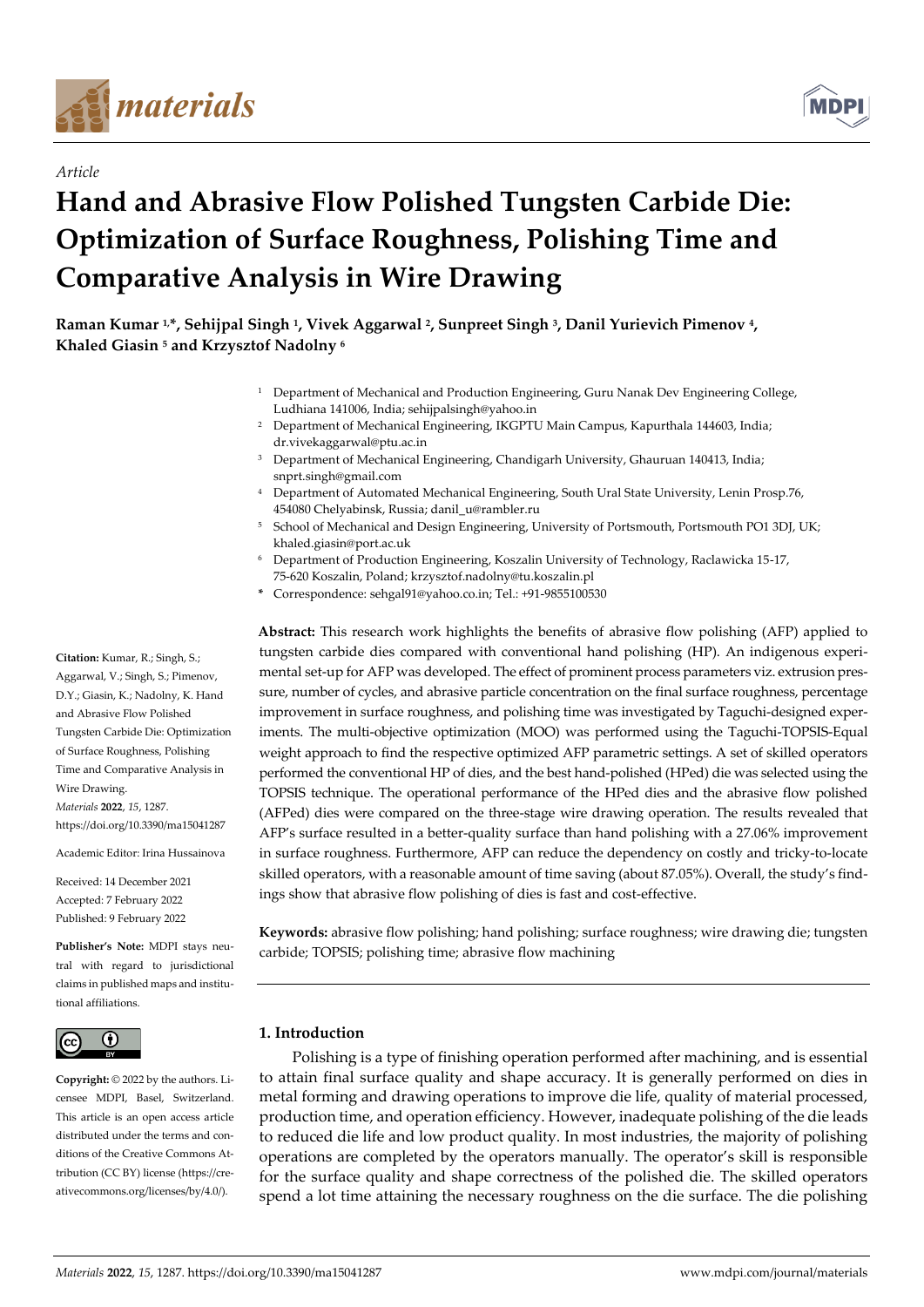operations consume almost 30% to 40% of the overall die manufacturing time. The skilled operators usually avoid polishing operations due to poor working environment owing to dust and noise pollution. It is recognized that the manual polished surface appears good, but this operation smears the metal, and the polished surface may contain folded metal instead of parent metal. After a few drawing cycles, the folded metal becomes weak, and gets pulled out by the wire drawing metal, thereby damaging the die [1,2].

Tungsten carbide is generally utilized in wire drawing dies to meet quality, uptime, and speed standards. However, die life shortens due to poor surface finish, leading to early failure of the die. The poor surface finish of the die also leads to die defects such as U-shaped cracks, pitting, wear rings, and vertical and horizontal cracks. In the drawing operation, the wire contacts the die hole repeatedly, loosening the tungsten carbide particles and forming a rough surface. The rough surface scrapes metal pieces of the steel wire's surface, causing the lubrication to weaken and the wear rate to increase [3,4]. Lilly et al. [5] reported, while reviewing the automated finishing of dies, that out of the total time spent on die or mold manufacturing, 37% to 50% of time was wasted on polishing the dies. These operations are carried out by expert operators using conventional methods. The automation of this operation becomes difficult due to the high intensity of expertise and ability needed. Moreover, this situation arises due to a shortage of polishing parameter data and surface features, even though little research work has been reported in this field [6]. Therefore, to achieve better productivity and to resolve the probable scarcity of skilled operators, more than a few papers have reported on automated polishing.

The polishing on cold forging dies was completed with expert and non-expert operators, and their skill was measured by checking surface roughness, work time, and the variation from the designated thickness. The authors reported a disparity among expert and non-expert operators in terms of operating time and repetition accuracy. The operator needs several years to become an expert or to be skilled in polishing dies. Kito et al. [7] also investigated the polishing of cold-forged die with a skilled and non-skilled operator, and termed polishing as a removal operation. Tian et al. [8] performed automatic robotic polishing on NAK80 steel mold parts to diminish manual finishing costs and improve quality. The robot-assisted polishing of die and mold were investigated to enhance efficiency, reliability, and robustness [9,10]

Abrasive flow machining (AFM) was recognized as one of the promising technologies for fine finishing of hard and tough surfaces during the early seventies, but Kohut [11] was the first researcher who highlighted the application of AFM to polish extrusion dies, and reported that hand polishing leads to the folding of the metal. The AFM can remove the recast layer produced by EDM and achieve roughness equal to  $0.05 \mu m$  [12]. The experimental work was conducted to comprehend the mechanism of material removal and the wear comportment treated by AFM and magnetically assisted AFM [13] The centrifugal force-assisted AFM was applied to study the effect of shape, rotational speed, extrusion pressure, number of operation cycles, and abrasive grit size. The input variables significantly affect material removal and surface roughness [14]. The AFM can finish complicated shapes and geometries and is ideal for polish operations because dies offer constraints to flowing media; thus, removing the prerequisite of a fixture [15]. Taguchi's experiment methodology was applied to finish conventional machined cylindrical surfaces with AFM [16]. The AFM could easily remove EDM-damaged layers [17]. The AFM set-up was designed and fabricated to the micromachine hole of the nozzle [18]. A mechanism was developed to improve polishing effects on the workpiece surface by designing different passageways. This resulted in the uniform roughness of the circular holes [19]. The AFM process was utilized to enhance a cycloidal pump's outer rotor's surface feature and achieved 0.054 µm Ra of tooth top, 0.094 µm Ra of the tooth surface, and 0.185  $\mu$ m Ra of tooth root along with 0.4 g removed material [20]. The surface quality results were achieved successfully by applying AFM to helical gear [21]. A polymer abrasive gel was developed for AFM to polish, and to trim the die of HSS. The achieved results were comparable with commercially available media with higher costs than the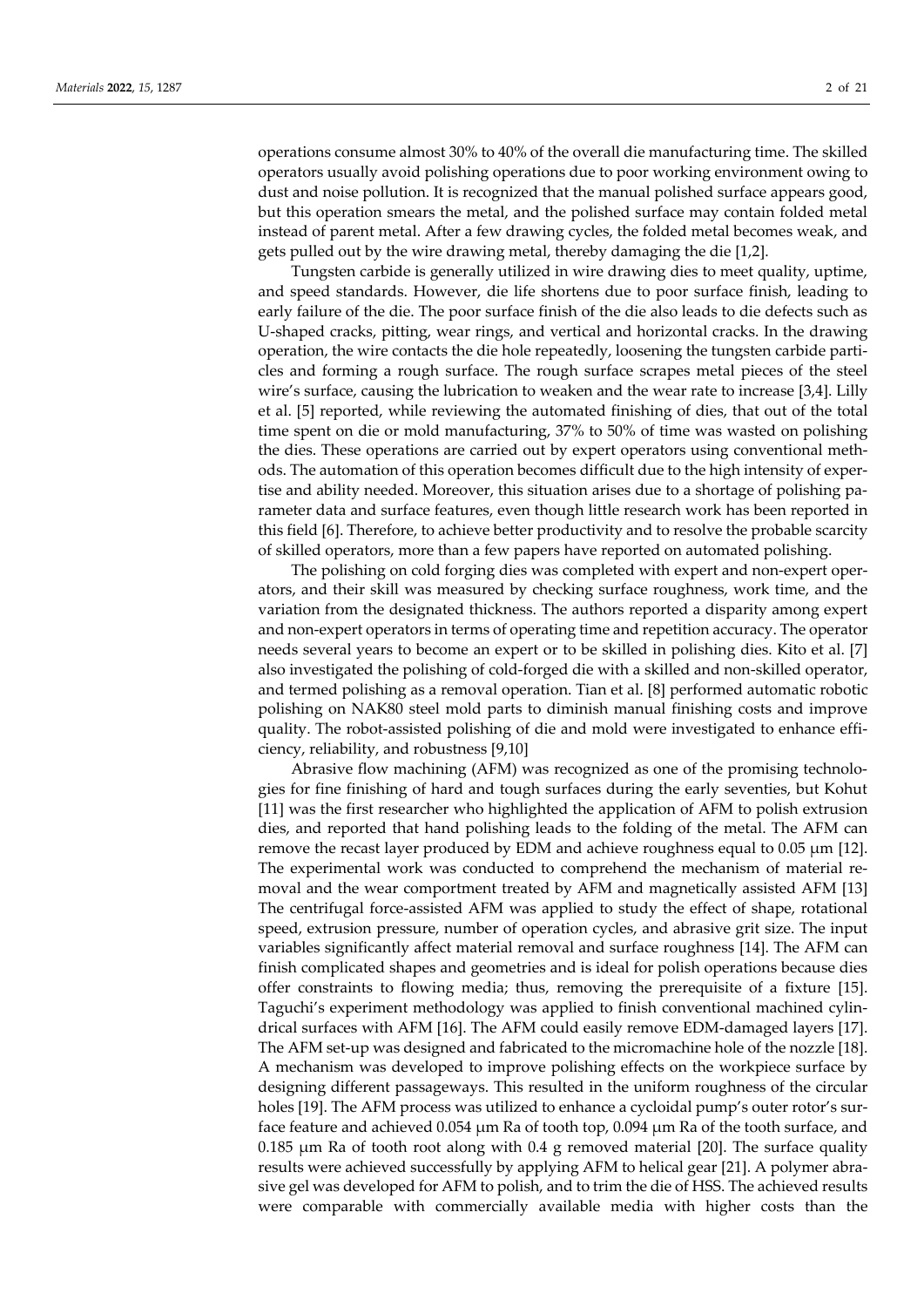developed media [22]. The AFM was applied to finish the stainless-steel knee joint. The AFM operation reduced machining time by 76.56% compared with the ball-end tool utilized to finish the knee joint [23]. The AFM process achieved a surface roughness enhancement of 92.20%, while nano-finishing surgical stainless steel 316L tubes [24,25] optimized AFM parameters viz. abrasive concentration, extrusion pressure, and the number of cycles by the Taguchi method to improve surface finish. The chemical-AFM was designed to polish the interior surfaces of tubular IN625 parts and achieved enhanced texture and surface free form semi-welded particles [26]. The recent advancements in the AFM are described in the context of other media of lower prices, the expansion of tools and fixtures, and ecological matters [27]. Yunus and Alsoufic [28] optimized abrasive flow parameters while machining composite material previously cut with wire EDM. Bhardwaj et al. [29] highlighted that the AFM process has innovative modifications to develop a well-organized practice to achieve a better class product with a superior finish. The technical quality of the steel surface produced by laser and abrasive water jet cutting was evaluated [30]. An abrasive water jet cutting was used to assess the impact of a curve form cut out in a brittle material [31].

TOPSIS is a compensatory aggregation technique comparing a collection of choices by identifying the weight of every characteristic, normalizing and calculating the geometric distance from each choice to the ideal option, which is the best mark for each yardstick. TOPSIS allows trade-offs between criteria: i.e., another criterion's promising outcomes can disallow one disappointing performance. This gives more authentic modelling than noncompensatory approaches that include or exclude hard cut-off choices [32,33]. The TOPSIS technique was utilized to attain optimal solution during ultrasonic-assisted electrochemical magnetic abrasive machining [34]. The TOPSIS method was used in conjunction with entropy weights to achieve optimum energy consumption, surface quality and production rate during the turning process [35]. TOPSIS was used for ordering the experiments the during EDM micro-drilling process [36]. The Taguchi–TOPSIS method has been utilized in electrical discharge machining to enhance machined surface quality and productivity [37]. TOP-SIS, in conjunction with the Taguchi method, was successfully applied in machining operations for multi-objective optimization, and TOPSIS is also a well-known technique for ranking alternatives or experiments based on the compensatory aggregation technique [38].

The literature review reveals that abrasive flow machining is a well-established technology for fine finishing intricate profiles and geometries. However, the literature is scant to compare and validate the application of AFP to replace conventional die polishing methods, which are labor-intensive and time-consuming. AFP seems one of the possible methods that can be used for the polishing of dies, as it can promote the product's inner surface quality and economize the labor cost. Hand polishing of carbide dies is performed frequently in industries, but the literature is silent with regard to applying abrasive flow machining to enhance surface roughness and machining time. Polishing a die with freeform surfaces is a time-consuming and onerous task requiring a high level of precision, and great accuracy is needed to keep the requisite size. Several employees have begun to shun polishing work because of the unpleasant working environment created by dust and noise. This method is incapable of achieving the fine polishing required for efficient wire drawing. In addition, the surface finish of the wire drawing die determines the quality of the wire and die life. The hand polishing operation cannot achieve the required surface finish, and it shortens the die life. Therefore, it is necessary to suggest and explore new and advanced methods to polish the die.

So, in the present study, the multi-objective optimization (MOO) of responses such as final surface roughness (F-Ra), percentage improvement of surface roughness (% age I-Ra), and total polishing time (TPT) was accomplished with the technique of the Taguchi-TOPSIS Equal-Weight. Furthermore, the TOPSIS method was also utilized to select the best hand-polished die, and the results were compared with abrasive flow polished die. The performance of AFPed and HPed dies in the context of bearing diameter and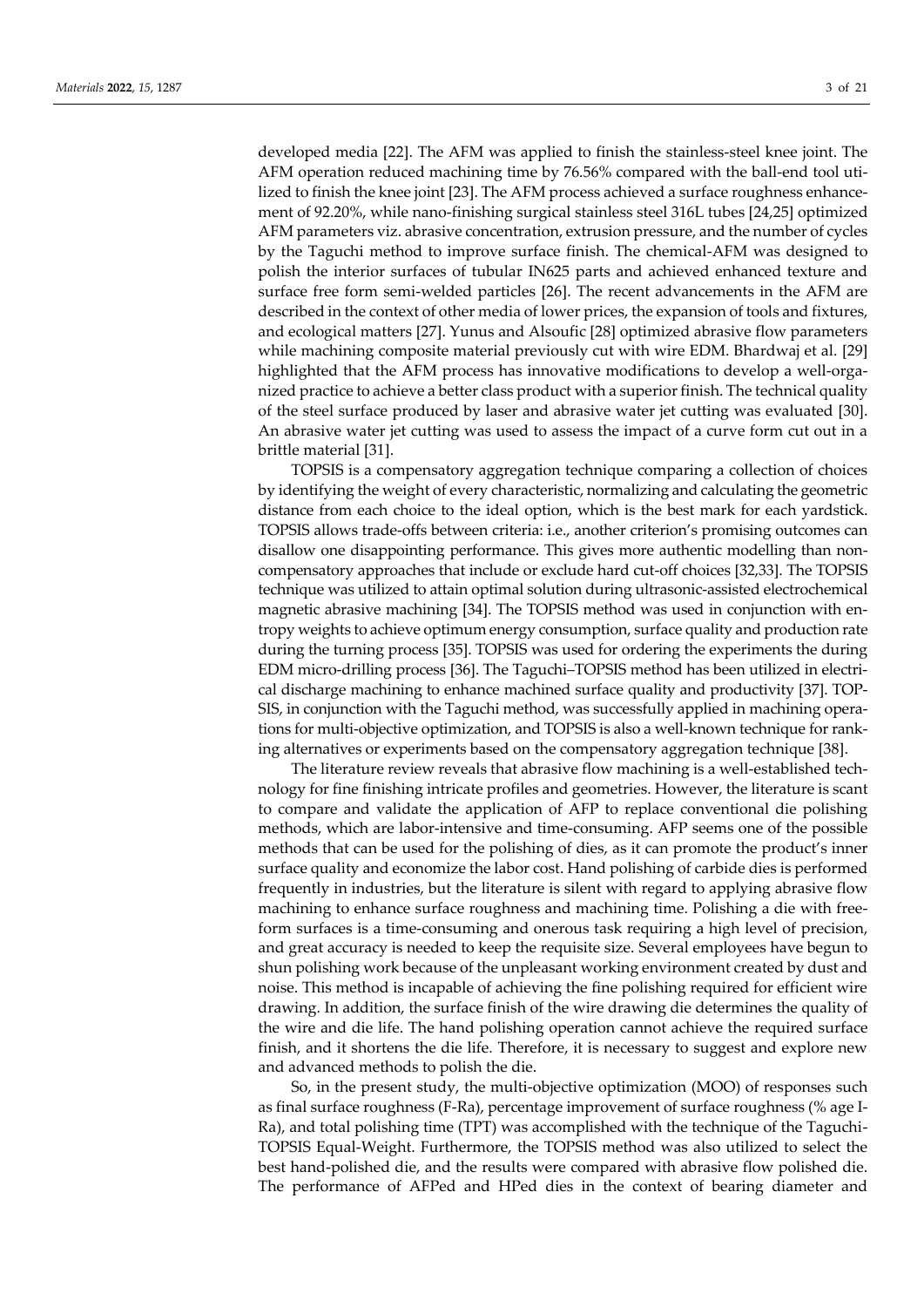percentage reduction in surface roughness was also evaluated in a wire drawing operation that included abrasive flow and hand polishing.

#### **2. Materials, Method, and Experimentation**

Tungsten carbide (WC) wire drawing dies were taken as workpieces in the present research. WC had a hardness of 8.5–9 on Moh's scale at 22 GPa, a molar mass of 195.86 g/moL with the grey appearance of density 15.8  $g/cm^3$ , a melting point of 2870  $\degree$ C, a boiling point of 6000 °C. It was also insoluble in water with a hexagonal crystal structure, according to the information provided by the supplier (Fine Spark, Pune, India). An indigenously developed AFP machine in the laboratory (Figure 1) was used to polish the WC dies. The abrasive media was prepared by mixing boron carbide abrasives with silicon-based polymer and hydrocarbon gel. Whereas the polymer provided necessary stiffness to the media, the gel facilitated the media's smooth movement through the workpiece cavity.



**Figure 1.** Abrasive flow machining set-up.

#### *2.1. Experimental Set-Up 1: Abrasive Flow Polishing*

Figure 1 describes the working parts of the abrasive flow polishing machine. Figure 1 illustrates the functional features of the AFP machine set-up. It is prepared by arranging various hydraulic system components according to their functions. The lower media cylinder was packed with abrasive media while maintaining the piston and upper hydraulic cylinder at the apex point. The workpiece (die) was put in a fixture place. The fixture directed the media from the lower cylinder to the upper cylinder through the die. The powerpack or hydraulic unit generated hydraulic pressure in the die passage, as the die diameter was relatively smaller than the diameter of the media cylinders. Due to the constriction in media flow, the extrusion pressure was generated, as indicated on the pressure gauge. The movement of media from the lower cylinder to the upper cylinder and then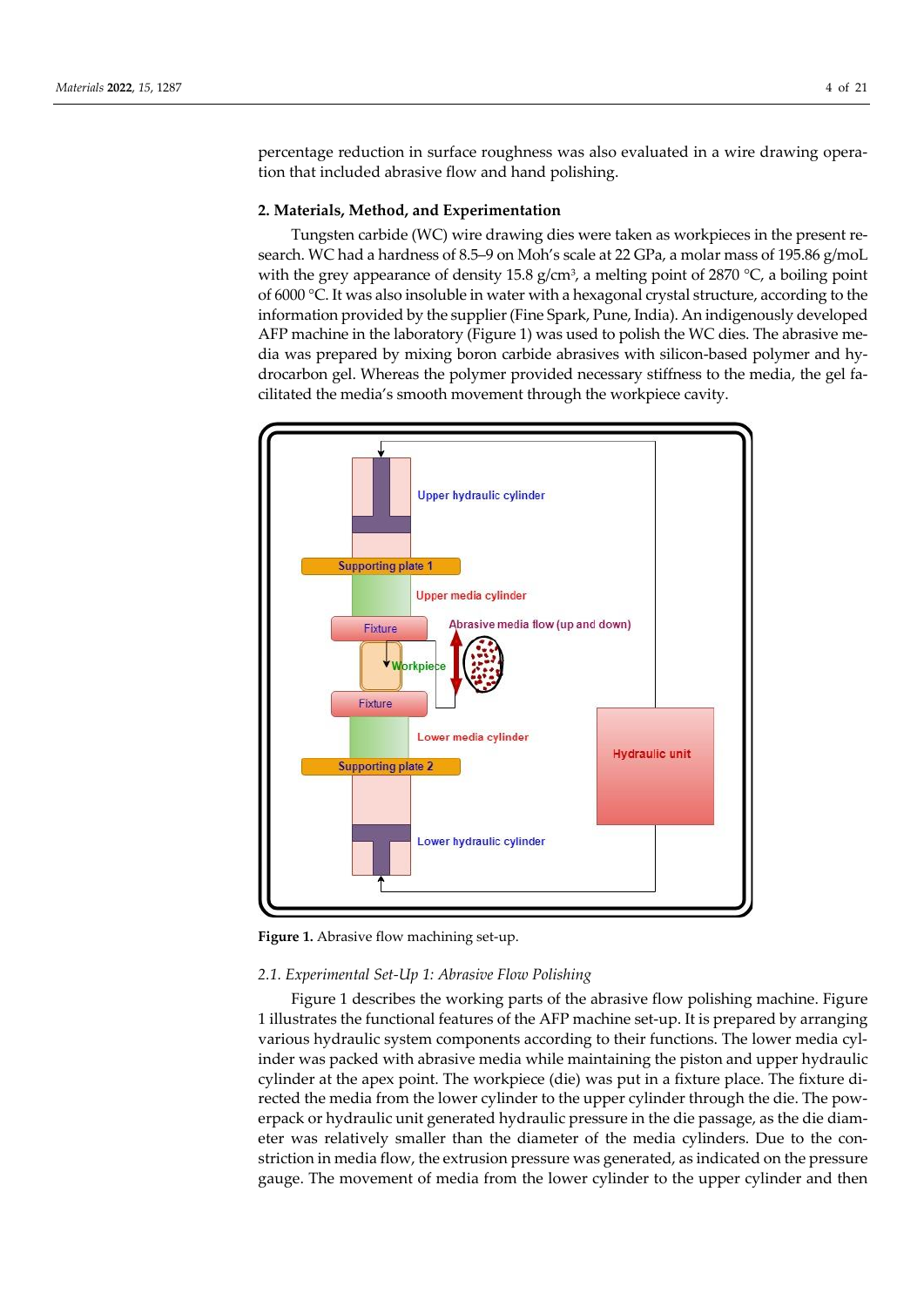back to the lower cylinder was termed as a cycle. A couple of cycles were needed to create a fine finish on the die passage.

The effects of three prominent parameters of AFP viz. extrusion pressure (Ep), number of cycles, and abrasive concentration (Ac) on the performance characteristics, such as surface roughness (Ra), percentage improvement of Ra, and polishing time, have been studied. The parameters were decided as per the trial of experiments and literature review [39]. The levels of variables are shown in Table 1. The experimental trials were conducted as per standard Taguchi L9 orthogonal array [40]. Experiments were designed and statistically analyzed with Minitab 16 software. The performance characteristics were recorded against various trials, and are shown in Table 2.

**Table 1.** Abrasive flow polishing variables.

| Sr. No. | <b>Variables</b>                        | Levels |     |     |  |
|---------|-----------------------------------------|--------|-----|-----|--|
|         |                                         |        |     |     |  |
|         | Extrusion Pressure (Ep), Bar            | 65     | 85  | 105 |  |
| B       | Number of Cycles (Noc)                  | 80     | 130 | 180 |  |
|         | Abrasive Concentration (Ac), Percentage | 50     | לל  | 60  |  |

| Exp.<br>No. | Extrusion<br>Pressure<br>(Ep), Bar | Number of<br>Cycles<br>(Noc) | <b>Abrasive</b><br>Concentration<br>$(Ac)$ , % | I-Ra<br>$(\mu m)$ | F-Ra<br>$(\mu m)$ | Percentage<br>I-Ra | PT<br>One Cycle<br>(s) | <b>TPT</b><br>(min) |
|-------------|------------------------------------|------------------------------|------------------------------------------------|-------------------|-------------------|--------------------|------------------------|---------------------|
|             | 65                                 | 80                           | 50                                             | 2.612             | 1.708             | 34.61              | 24                     | 32                  |
| 2           | 65                                 | 130                          | 55                                             | 2.834             | 1.498             | 47.14              | 24                     | 52                  |
| 3           | 65                                 | 180                          | 60                                             | 2.792             | 1.439             | 48.46              | 24                     | 72                  |
| 4           | 85                                 | 80                           | 55                                             | 2.871             | 1.231             | 57.12              | 11                     | 15                  |
| 5           | 85                                 | 130                          | 60                                             | 2.549             | 1.019             | 60.02              | 11                     | 24                  |
| 6           | 85                                 | 180                          | 50                                             | 2.783             | 0.942             | 66.15              | 11                     | 33                  |
| 7           | 105                                | 80                           | 60                                             | 2.634             | 0.879             | 66.63              | 7                      | 9                   |
| 8           | 105                                | 130                          | 50                                             | 2.456             | 0.721             | 70.64              | 7                      | 15                  |

9 105 180 55 2.694 0.549 79.62 7 21

**Table 2.** Taguchi L9 orthogonal array, experimental observations.

I-Ra: initial surface roughness, F-Ra: final surface roughness, % age I-Ra: percentage improvement of surface roughness, PT: polishing time, TPT: total polishing time.

#### *2.2. Experimental Set-Up 2: Hand Polishing*

The pictorial view of the special-purpose machine for the hand polishing (HP) of WC wire drawing dies is shown in Figure 2. It consists of a grinding machine, a three-jaw chuck is fastened in place of the grinding wheel to grip the die, and it is rotated at 2800 RPM.

The high carbon needle is used to confer the desired die angle, and a wooden needle is utilized to polish the die surface. The needle is smeared with the paste of boron carbide 40 and then used for polishing the die. The chuck holds the die and is rotated while the polishing needle is inserted inside the die. The skilled operator performs the HP operation. After completing the HP operation, the diameter measurement was performed with a small hole gauge, then the size of the small hole gauge was measured with the micrometer. All the observations were repeated three times, and mean values were considered for further analysis.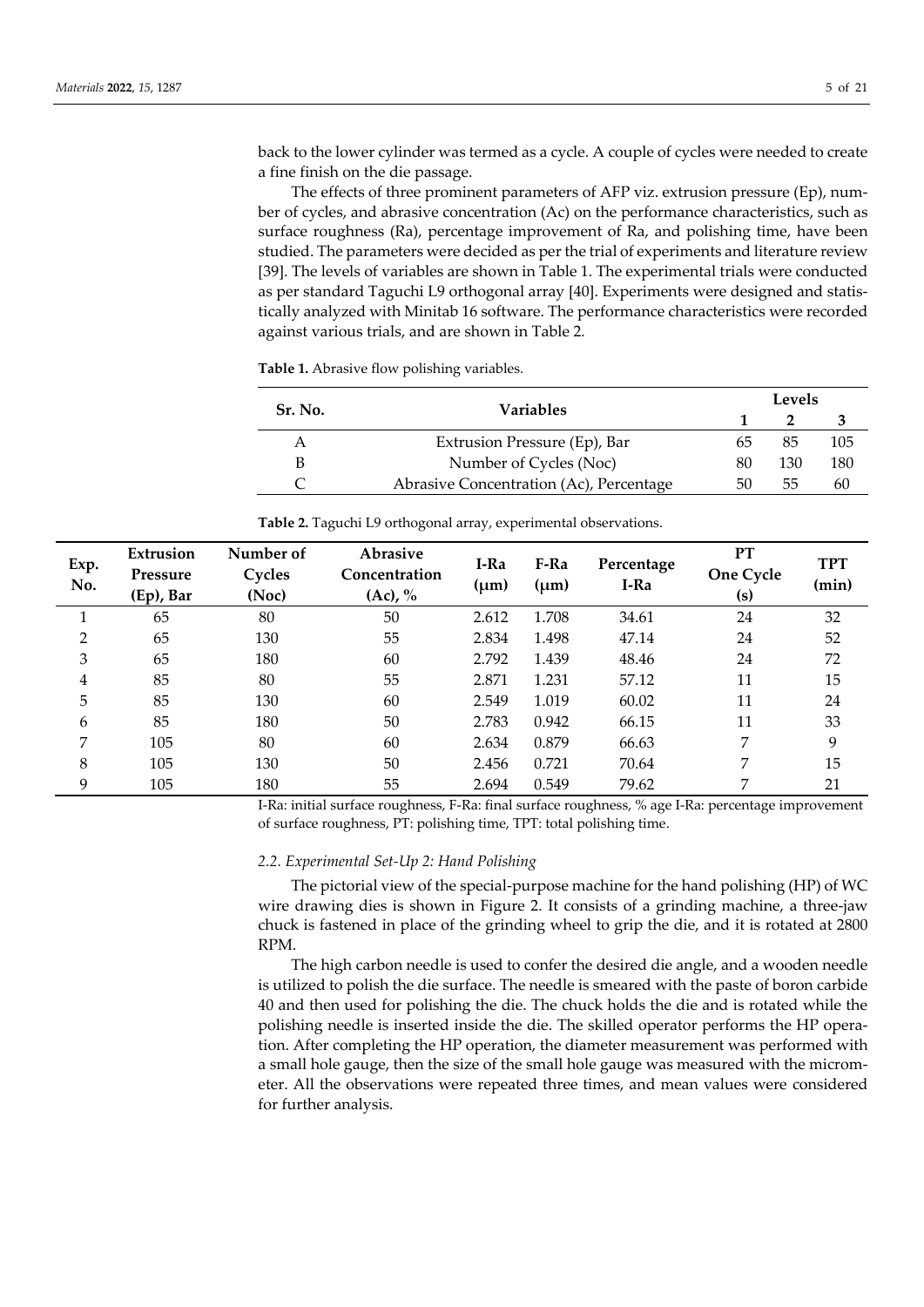

Figure 2. Hand polishing of die by the skilled operator.

## *2.3. Experimental Set-Up 3: Wire Drawing Operation*

The wire drawing machine at Ball Kings Industry, Focal point, Ludhiana, Punjab, India, was used to check the performance of HPed, and AFPed WC dies. Table 3 shows the standard conditions for the continuous wire drawing set-up. The wire drawing operation consists of various processes, and the layout of the procedure is shown in Figure 3. The payoff process involves a stand onto which a wire bundle is mounted, and the wire is fed to the machines. When the wire rod's physical impurities are removed, such as scale, oil, grease, etc., for cleaning the material for the further drawing and coating processes, this is called Pickling. The acid used for brushing was sulphuric acid maintained at 40–60 °C and 15–20% concentration.

**Table 3.** Standard multi-stage wire drawing operation.

| No. of Stages                 | 1st  | 2nd  | 3rd  | 4th              | 5th  | 6th | 7th  |
|-------------------------------|------|------|------|------------------|------|-----|------|
| The diameter of the drum (mm) | 600  | 595  | 590  | 590              | 585  | 585 | 585  |
| Finishing speed (RPM)         | 21   | 24   | 33   | 42               | 56   | 61  | 70   |
| Die material                  |      |      |      | Tungsten Carbide |      |     |      |
| Material to be drawn          |      |      |      | EN <sub>9</sub>  |      |     |      |
| Inlet wire size (mm)          | 5.5  | 5.05 | 4.63 | 4.23             | 3.85 | 3.5 | 3.2  |
| Finished wire size (mm)       | 5.05 | 4.63 | 4.23 | 3.85             | 3.5  | 3.2 | 2.92 |
| % age reduction               | 8.18 | 8.31 | 8.63 | 8.9              | 9.09 | 8.5 | 8.75 |



**Figure 3.** Wire drawing operation layout.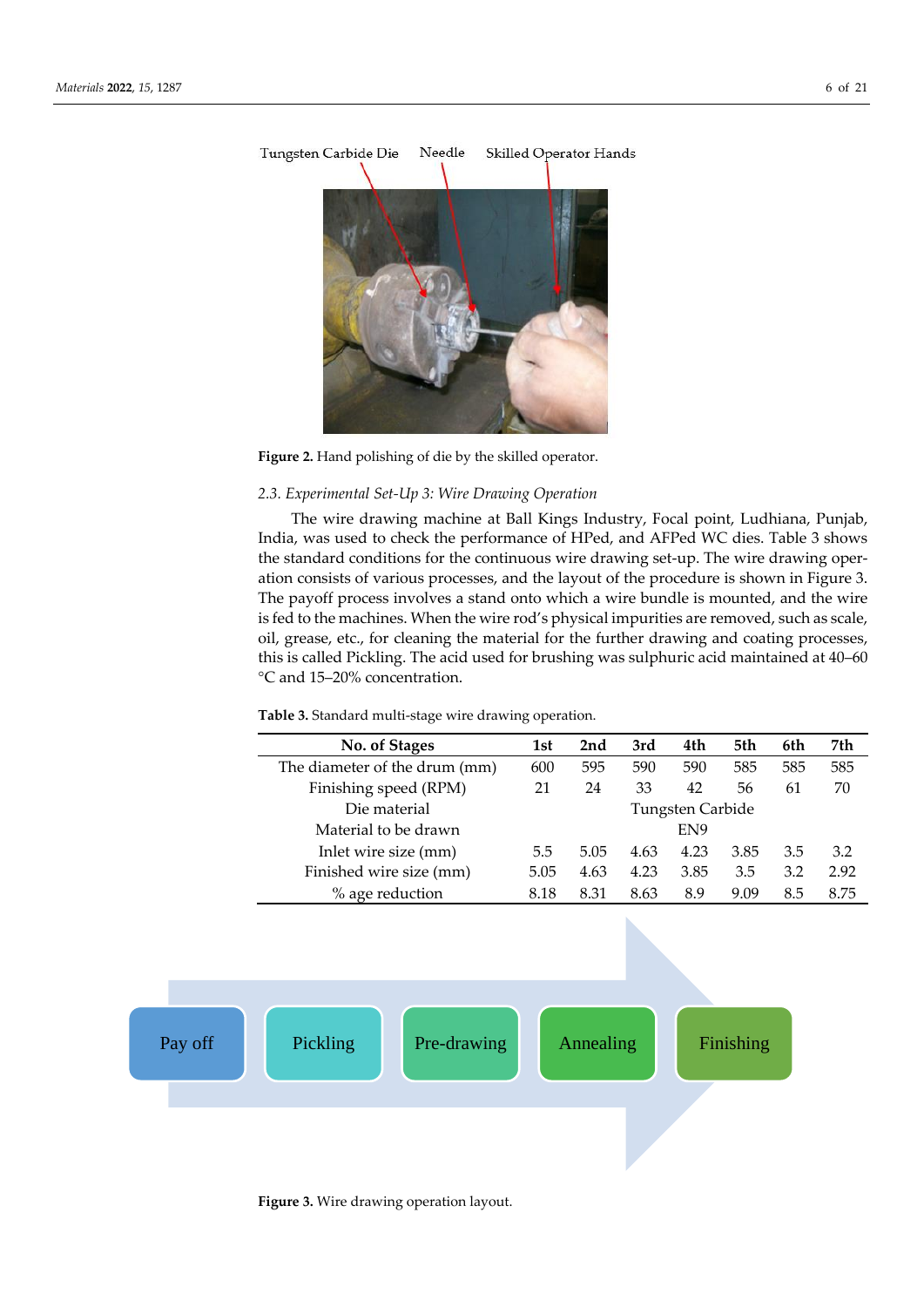Furthermore, the wire was immersed in a borax tank, providing a thin film on the surface of the wire, which helps protect the die and increase its life. Then, the pre-drawing and annealing were performed. The last step was finishing, and at this stage hand and AFP polished tungsten carbide dies were utilized one by one. The performance was checked at three stages of the wire drawing process. Finally, the same quantity of 5 Tons of EN9 wire material was processed or drawn from both the dies, i.e., hand and AFP polished and all set of experiments were repeated three times.

#### 2.3.1. Roughness Tester

The surface roughness tester SJ-301 (Mitutoyo, Michigan, America) with a standard detector of 10 μm, a tip radius of 5 μm (diamond stylus), and a 0.4 μm resolution with a sample length of 8 mm was utilized to assess surface roughness (Ra). It was evaluated with a differential inductance detecting technique at five different locations picked arbitrarily, and the average value was considered for further evaluation [41], with reference to a DIN EN ISO 4288 [42]. The surface roughness of abrasive flow and the hand-polished die was measured randomly from three places, and at each selected location, three readings were completed. An average of all observations were used for further analysis. In addition, a stopwatch was used to note the polishing time.

## 2.3.2. Scanning Electron Microscopy

Surface morphological observations were conducted on the AFP and hand-polished dies by scanning electron microscope apparatus (SEM, Carl Zeiss, Bangalore, India) at an accelerating voltage of 15 kV.

## **3. Results and Discussion**

#### *3.1. Multi-Objective Optimization (MOO)*

In the current research, the "Technique for Order Preference by Similarity to Ideal Solution" (TOPSIS) method was used to perform MOO and to select the best hand-polished die [43]. The multiple composite scores (MCS) were calculated and optimized, utilizing the "Taguchi method" to attain the optimum variables [44–46]. The MOO includes selecting the study's objectives and preparing the decision matrix (TDM), as per Equation (1) [35,47]. Every row was assigned to one experiment, and every column had one response (F-Ra, % age I-Ra, TPT, etc.).

$$
TDM = \begin{bmatrix} e_{11} & e_{12} & -e_{1j} & -e_{1m} \\ e_{21} & e_{22} & -e_{2j} & -e_{2m} \\ \frac{1}{e_{11}} & \frac{1}{e_{12}} & -e_{1j} & -e_{1j} \\ \frac{1}{e_{11}} & \frac{1}{e_{12}} & -e_{1j} & -e_{1j} \\ \frac{1}{e_{11}} & \frac{1}{e_{12}} & -e_{1j} & -e_{1j} \\ \frac{1}{e_{11}} & \frac{1}{e_{12}} & -e_{1j} & -e_{1j} \end{bmatrix}
$$
(1)

Normalization of decision matrix ( $NDM_{ii}$ ) was completed by Equation (2) and the weighted normalized matrix (WH<sub>ij</sub>) by Equation (3) [35,47]. In the current study, the numbers of responses in the AFP were three  $(3)$ ; therefore, the weight  $(w<sub>j</sub>)$  assigned to each individual response was 33.33%.

$$
NDM_{ij} = \begin{bmatrix} e_{ij} \\ \frac{1}{[\sum_{i=1}^{n} e_{ij}^{2}]^{2}} \end{bmatrix} \quad \text{(for } j = 1, 2, ...m \text{)}
$$
 (2)

$$
WH_{ij} = [w_j \times NDM_{ij}]
$$
 (3)

The ideal best  $(H<sup>+</sup>)$  and ideal worst  $(H<sup>-</sup>)$  solutions were attained by Equation (4) and Equation (5), respectively [35,47–49]. H<sup>+</sup> and H<sup>−</sup> solutions were the utmost and least value among all response values, respectively: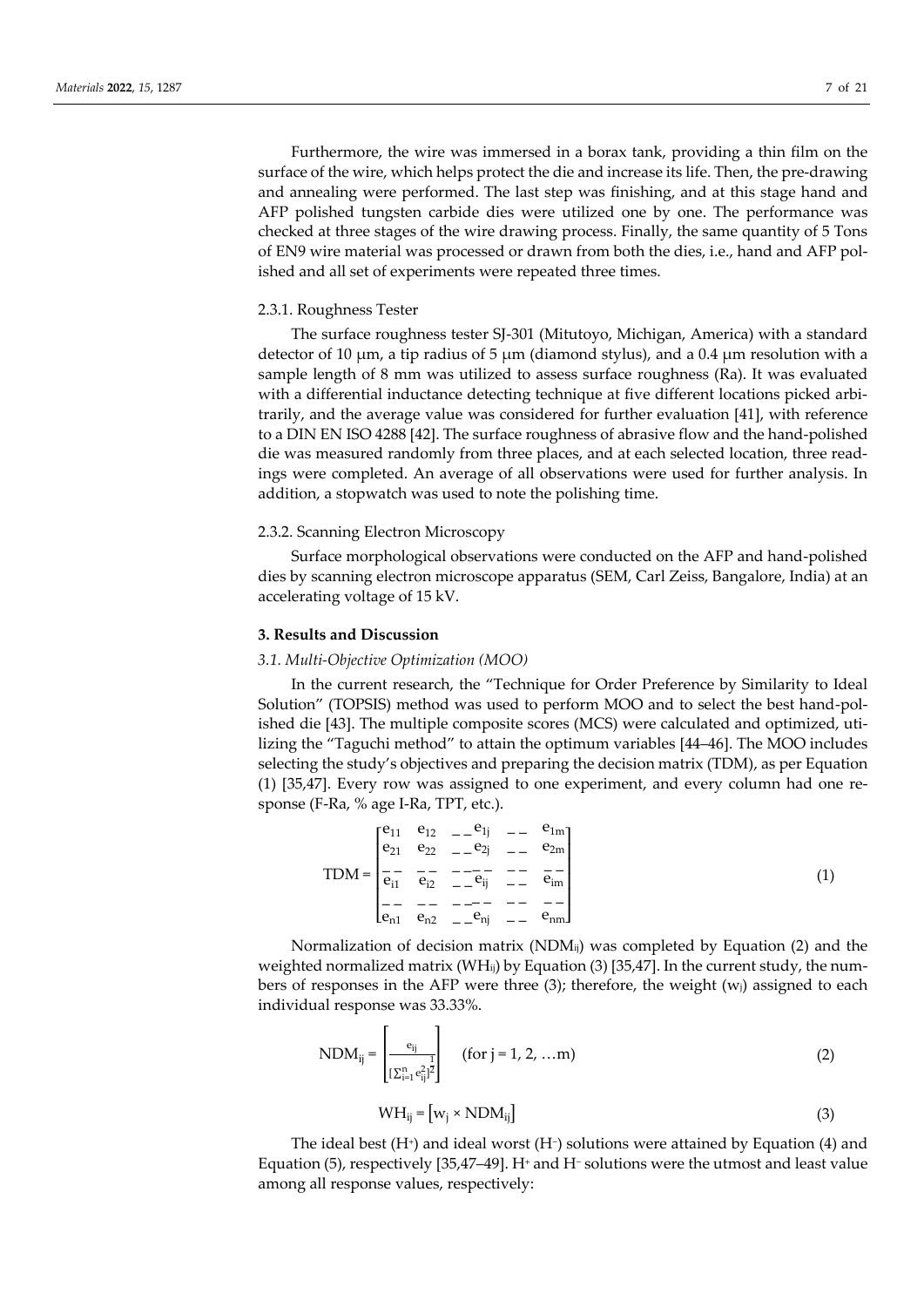$$
H_j^+ = {\text{best}(H_{ij})}^n_{i=1}
$$
 (4)

$$
H^+ = \{H_1^+, H_2^+, \dots, H_j^+, \dots H_m^+\}
$$

$$
H_{j'} = \{ \text{worst } (H_{ij'}) \}_{i=1}^{n}
$$
  

$$
H = \left\{ H_1^-, H_2^-, \dots, H_{j'}^-, \dots H_{m'}^- \right\}
$$
 (5)

where j and j' are concerned with the beneficial  $(m)$  and non-beneficial attributes  $(m')$ , respectively, and formulate separation measures (Sep) with the help of Euclidean distance, as given in Equation (6) and (7) [35,47]. Then, the multiple composite scores (MCS) of all alternatives (experiments) were calculated by Equation (8), and further optimized by the "Taguchi method" to complete MOO [50,51], or to pick the best alternative. MCS is laid in descending order [52].

$$
Sep_i^+ = \left\{ \sum_{j=1}^m \left( H_{ij} - H_j^+ \right)^2 \right\}^{0.5}
$$
 (6)

$$
Sep_i^- = \left\{ \sum_{j'=1}^{m'} (H_{ij} - H_{j'}^-)^2 \right\}^{0.5}
$$
 (7)

$$
MCS = \frac{Sep_i^-}{Sep_i^+ + Sep_i^-}
$$
 (8)

## *3.2. Application of Multi-Objective Optimization to Abrasive Flow Polishing*

Table 4 depicts the response decision matrix of AFP used for optimization as per Equation (1). The normalized decision matrix of AFP was calculated as per Equation (2) and is presented in Table 4. The % age I-R<sup>a</sup> has a "the higher, the better"-type response, and the F-R<sup>a</sup> and TPT are "the lower, the better"-type responses. The calculation was assumed to be up to four significant decimal places. The weights for responses of AFP were assumed to have equal importance, and came out to be 33% due to the three responses. The weighted, normalized AFP matrix obtained by Equation (3) is also presented in Table 4. The positive ideal (best) solution was estimated by Equation (4) and the negative ideal (worst) solution by Equation (5), and the obtained results for AFP were F-R<sup>a</sup> (0.0522, 0.1626), TPT (0.0279, 0.2233) and percentage I-R<sup>a</sup> (0.1466, 0.0637).

**Table 4.** Decision matrix of abrasive flow polishing responses.

| Exp. |       |            | <b>Decision Matrix</b> | <b>Normalized Decision Matrix</b> |            |              | <b>Weighted, Normalized Matrix</b> |            |            |
|------|-------|------------|------------------------|-----------------------------------|------------|--------------|------------------------------------|------------|------------|
| No.  | F-Ra  | <b>TPT</b> | $%$ Age I-Ra           | F-Ra                              | <b>TPT</b> | $%$ Age I-Ra | F-Ra                               | <b>TPT</b> | % Age I-Ra |
|      | 1.708 | 32         | 34.61                  | 0.4877                            | 0.2978     | 0.1912       | 0.1626                             | 0.0993     | 0.0637     |
| 2    | 1.498 | 52         | 47.14                  | 0.4277                            | 0.4839     | 0.2604       | 0.1426                             | 0.1613     | 0.0868     |
| 3    | 1.439 | 72         | 48.46                  | 0.4109                            | 0.6700     | 0.2677       | 0.1370                             | 0.2233     | 0.0892     |
| 4    | 1.231 | 15         | 57.12                  | 0.3515                            | 0.1396     | 0.3155       | 0.1172                             | 0.0465     | 0.1052     |
| 5    | 1.019 | 24         | 60.02                  | 0.2909                            | 0.2233     | 0.3315       | 0.0970                             | 0.0744     | 0.1105     |
| 6    | 0.942 | 33         | 66.15                  | 0.2690                            | 0.3071     | 0.3654       | 0.0897                             | 0.1024     | 0.1218     |
| 7    | 0.879 | 9          | 66.63                  | 0.2510                            | 0.0837     | 0.3680       | 0.0837                             | 0.0279     | 0.1227     |
| 8    | 0.721 | 15         | 70.64                  | 0.2059                            | 0.1396     | 0.3902       | 0.0686                             | 0.0465     | 0.1301     |
| 9    | 0.549 | 21         | 79.62                  | 0.1567                            | 0.1954     | 0.4398       | 0.0522                             | 0.0651     | 0.1466     |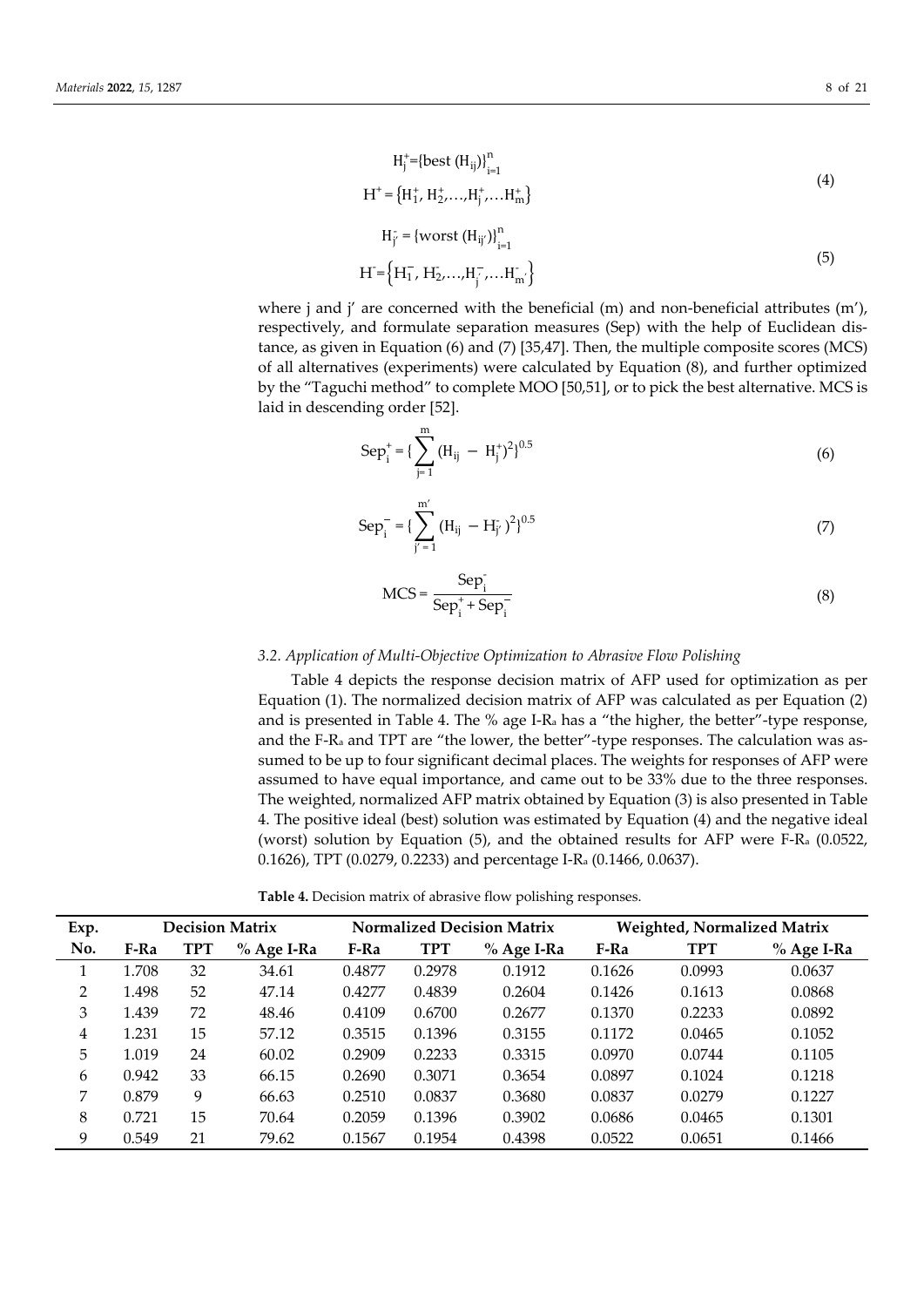Equation (6) was applied to calculate a positive separation solution (Sepi<sup>+</sup>), and Equation (7) to figure the negative separation solution (Sep1−) of the AFP. The evaluated responses are presented in Table 5. In addition, the multiple composite scores MCS were calculated by Equation (8), and are also shown in Table 5, along with their S/N ratios.

| Exp. No. | $Sep+$ | $Sepi^-$ | <b>MCS</b> | <b>S/N Ratio</b> |
|----------|--------|----------|------------|------------------|
| 1        | 0.1553 | 0.1241   | 0.4441     | $-7.051$         |
| 2        | 0.1718 | 0.0652   | 0.2750     | $-11.213$        |
| 3        | 0.2206 | 0.0361   | 0.1408     | $-17.030$        |
| 4        | 0.0792 | 0.1872   | 0.7026     | $-3.065$         |
| 5        | 0.0739 | 0.1693   | 0.6960     | $-3.148$         |
| 6        | 0.0869 | 0.1527   | 0.6373     | $-3.914$         |
| 7        | 0.0395 | 0.2188   | 0.8472     | $-1.441$         |
| 8        | 0.0298 | 0.2109   | 0.8762     | $-1.148$         |
| 9        | 0.0372 | 0.2099   | 0.8494     | $-1.418$         |

**Table 5.** Separation measures, MCS and S/N ratios of abrasive flow polishing.

The main parameter effects for means and S/N ratio calculations of AFP MCS are shown in Figure 4. The MCS increased with a rise in the extrusion pressure, and decreased with a decrease in the number of cycles and abrasive particle concentration. Since MCS are a "the larger the better" attribute, from the plots, for the means and S/N ratios in Figure 4, the AFP variables at most favorable MCS are at a higher level of A, lower level of B, and lower level of C. Tables 6 and 7 show the optimized AFP parameters for the MOO process and ANOVA, respectively.

**Table 6.** Abrasive flow polishing parameters at optimum MCS and response value.

| Optimum AFP<br>(Factor/Level) |         |             | Optimum MCS |                   |       | S/N        |
|-------------------------------|---------|-------------|-------------|-------------------|-------|------------|
|                               |         | S/N<br>Mean |             | <b>Responses</b>  | Mean  | Ratio      |
|                               |         |             | Ratio       |                   |       |            |
| Ep(A3)                        | 105 Bar |             |             | $F-Ra$ ( $\mu$ m) | 0.887 | 1.0415     |
| Noc(B1)                       | 80      | 0.9595      | $-0.3591$   | Percentage I-Ra   | 65.12 | 36.2743    |
| Ac (C1)                       | 50      |             |             | (min.)<br>TPT     | 4     | $-12.0412$ |

| <b>Table 7.</b> ANOVA results in MCS. |
|---------------------------------------|
|---------------------------------------|

| Resource | Degree of      | Sum of  | Variance              | Fisher's | Probability | Contribution |
|----------|----------------|---------|-----------------------|----------|-------------|--------------|
|          | Freedom        | Square  |                       | Value    |             | (%)          |
|          |                |         | <b>MCS</b> means      |          |             |              |
| Ep       | $\overline{2}$ | 0.51172 | 0.255859              | 36.18    | 0.027       | 91.21        |
| Noc      | $\overline{2}$ | 0.02268 | 0.01134               | 1.6      | 0.384       | 4.04         |
| Ac       | $\overline{2}$ | 0.01249 | 0.006245              | 0.88     | 0.531       | 2.23         |
| Residual | $\overline{2}$ |         |                       |          |             |              |
| Error    |                | 0.01414 | 0.007072              |          |             | 2.52         |
| Total    | 8              | 0.56103 |                       |          |             | 100.00       |
|          |                |         | <b>MCS S/N ratios</b> |          |             |              |
| Ep       | $\overline{2}$ | 183.31  | 91.656                | 11.87    | 0.078       | 78.32        |
| Noc      | $\overline{2}$ | 19.93   | 9.963                 | 1.29     | 0.437       | 8.52         |
| Ac       | $\overline{2}$ | 15.37   | 7.683                 | 0.99     | 0.501       | 6.57         |
| Residual |                |         |                       |          |             |              |
| Error    | $\overline{2}$ | 15.45   | 7.725                 |          |             | 6.60         |
| Total    | 8              | 234.05  |                       |          |             | 100.00       |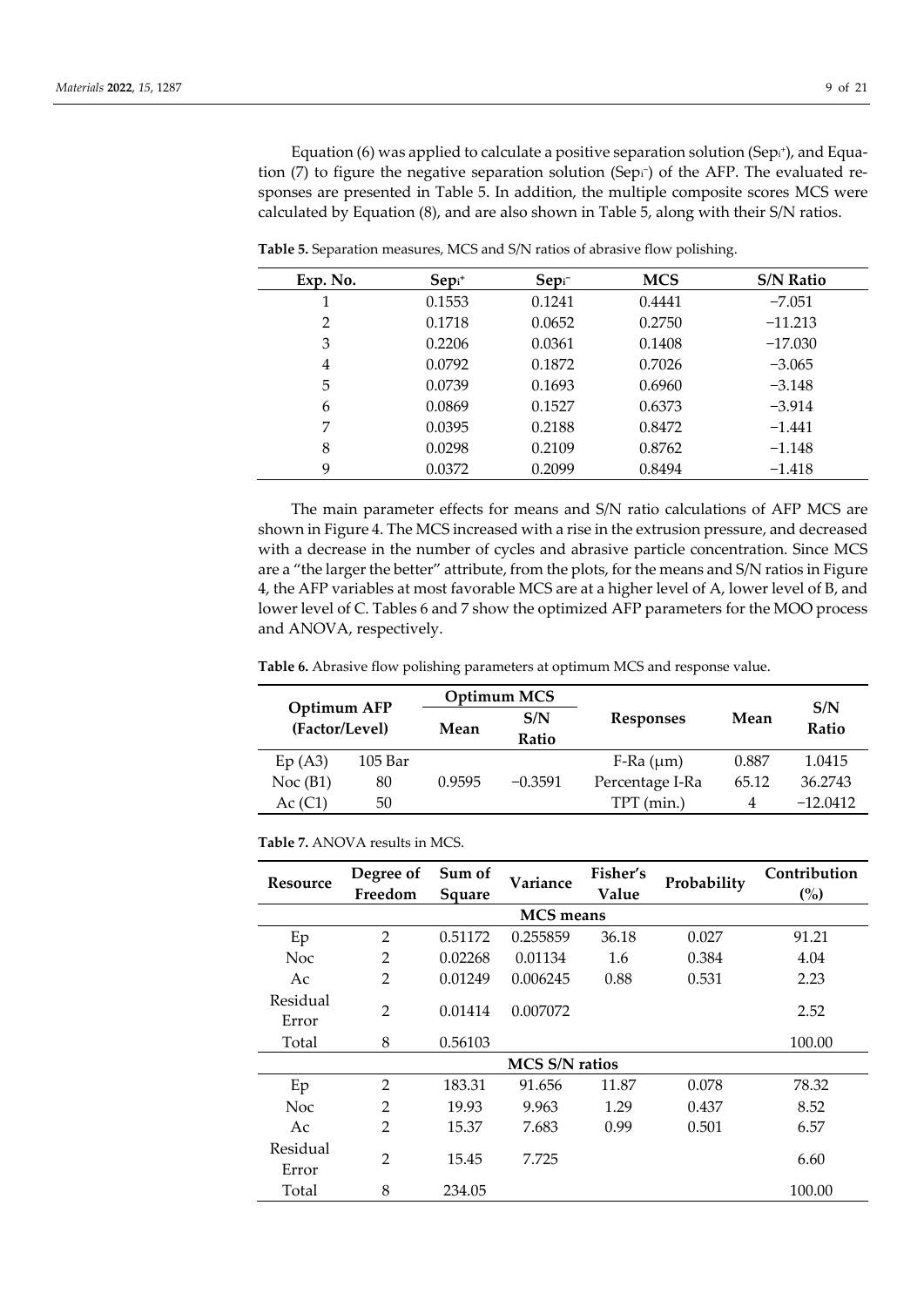

**Figure 4.** Main effects plot (**a**) means of MCS and (**b**) S/N ratios of MCS.

## *3.3. Application of TOPSIS Technique to Select the Best Hand-Polished Die*

The best HPed Die was chosen with the TOPSIS technique. Three-hand polishing skilled operators (HP-SO) with different die polishing experiences were considered to polish carbide dies from the industry's available experienced operators. Hand die polishing time depended upon the operator's skill; the skilled operator himself decided the required surface finish of the die and therefore the polishing time depended on this. So, the polishing time was not controllable and was different even when the die was polished by the skilled operator repeatedly. The observations of HP die are tabulated in Table 8 in terms of final surface roughness (HP-F-Ra) in µm, hand polishing time (HP-T) in minutes, percentage improvement in surface roughness of HP die (HP-percentage I-Ra), and HP-SO experience in years. Table 8 is also termed as the decision matrix of hand polishing responses as per Equation (1). The percentage HP-I-Ra is a "the higher, the better"-type response, and the HP-F-Ra and HP-T are "the lower, the better"-type responses. The normalized decision matrix of HP responses "NDMij" was calculated as per Equation (2) and is presented in Table 8. The weights for HP responses were estimated equally, i.e., 33.33%. The weighted, normalized matrix (WHij) of HP, obtained by Equation (3), is presented in Table 8. The positive ideal (best) solution was estimated by Equation (4), and the negative ideal (worst) solution by Equation (5), and the obtained results of HP were HP-F-Ra (0.0744, 0.1414), HP-T (0.0849, 0.1289) and HP-Percentage I-R<sup>a</sup> (0.1346, 0.951).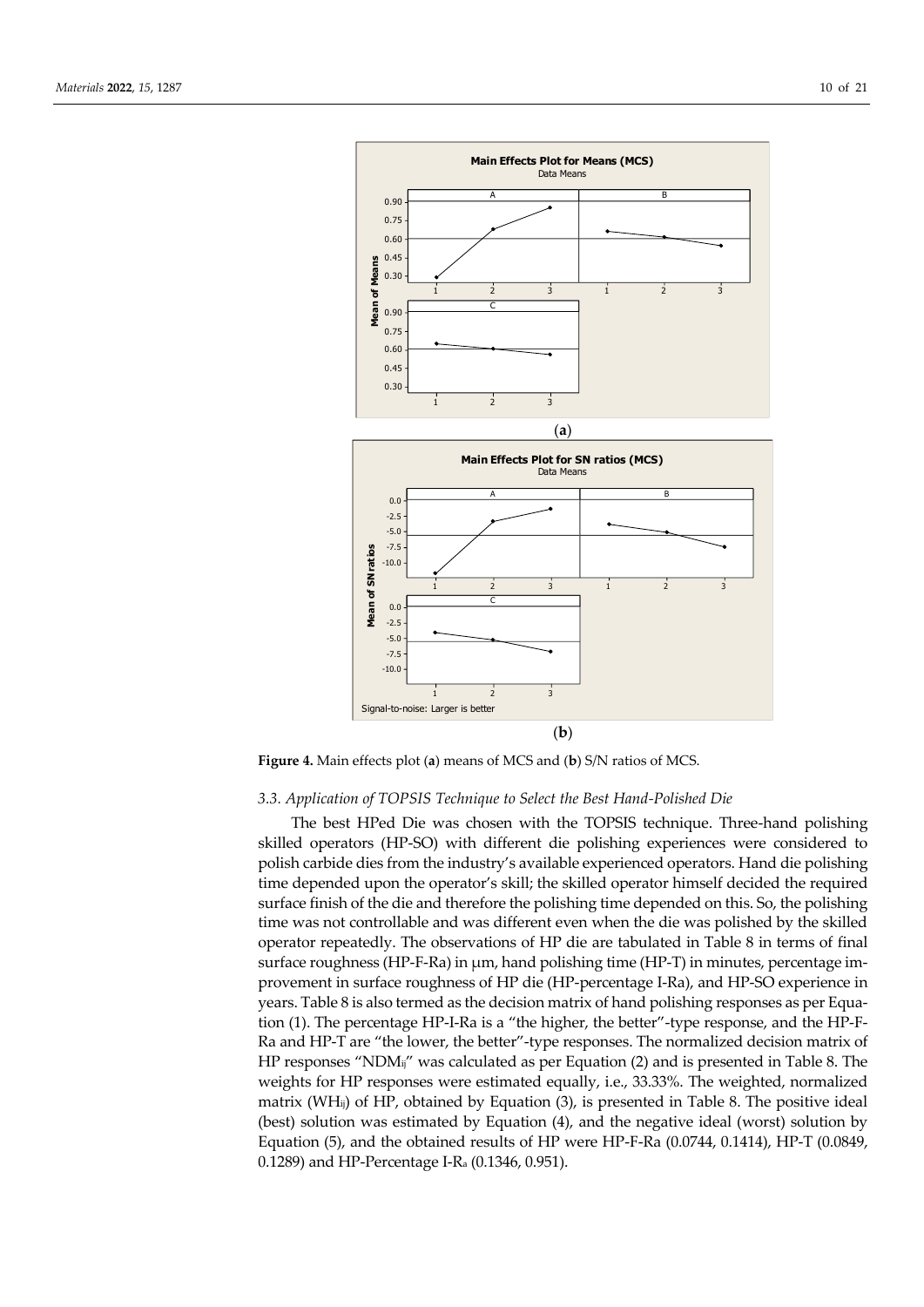|             |                | <b>Decision Matrix</b> |                  |                       | <b>Normalized Matrix</b> |        |                       | <b>Weighted, Normalized Matrix</b> |        |               |
|-------------|----------------|------------------------|------------------|-----------------------|--------------------------|--------|-----------------------|------------------------------------|--------|---------------|
| Exp.<br>No. | $HP-SO$        | $HP-F-Ra$<br>(um)      | $HP-T$<br>(min.) | HP-% Age I-Ra HP-F-Ra |                          | $HP-T$ | HP-% Age I-Ra HP-F-Ra |                                    | $HP-T$ | HP-% Age I-Ra |
|             |                | 2.167                  | 29               | 48.89                 | 0.2231                   | 0.2548 | 0.3405                | 0.0744                             | 0.0849 | 0.1135        |
| ∍           |                | 2.256                  | 32               | 51.25                 | 0.2322                   | 0.2811 | 0.3569                | 0.0774                             | 0.0937 | 0.1190        |
| 3           |                | 2.743                  | 35               | 57.98                 | 0.2824                   | 0.3075 | 0.4038                | 0.0941                             | 0.1025 | 0.1346        |
| 4           | $\overline{2}$ | 2.998                  | 38               | 48.01                 | 0.3086                   | 0.3339 | 0.3344                | 0.1029                             | 0.1113 | 0.1115        |
| 5           | $\mathcal{P}$  | 3.127                  | 40               | 44.93                 | 0.3219                   | 0.3514 | 0.3129                | 0.1073                             | 0.1171 | 0.1043        |
| 6           | 2              | 3.258                  | 39               | 49.25                 | 0.3354                   | 0.3426 | 0.3430                | 0.1118                             | 0.1142 | 0.1143        |
| 7           | 3              | 3.878                  | 42               | 40.98                 | 0.3992                   | 0.3690 | 0.2854                | 0.1331                             | 0.1230 | 0.0951        |
| 8           | 3              | 3.989                  | 40               | 42.58                 | 0.4106                   | 0.3514 | 0.2966                | 0.1369                             | 0.1171 | 0.0989        |
| 9           | 3              | 4.091                  | 44               | 44.68                 | 0.4211                   | 0.3866 | 0.3112                | 0.1404                             | 0.1289 | 0.1037        |

**Table 8.** Observations and decision matrix of HP responses.

Equation (6) was applied to calculate a positive separation solution (Sep $_i^*$ ) and Equation (7) to figure the negative separation solution (Sepi<sup>-</sup>). The evaluated responses of HP are presented in Table 9. The MCS of the HPed die was calculated by Equation (8), also shown in Table 9. The TOPSIS rankings obtained for each experiment of hand-polished die, along with MCS values, are presented in Table 9. Experiment 2 transpired to be the first choice of hand-polished die, followed by Experiment 1.

| Exp. No. | $Sepi$ + | Sep <sub>i</sub> | <b>MCS</b> | Rank |
|----------|----------|------------------|------------|------|
|          | 0.0211   | 0.0814           | 0.7941     | 2    |
| 2        | 0.0156   | 0.0759           | 0.8294     |      |
| 3        | 0.0264   | 0.0663           | 0.7148     | 3    |
| 4        | 0.0452   | 0.0445           | 0.4962     | 4    |
| 5        | 0.0551   | 0.0363           | 0.3968     | 6    |
| 6        | 0.0517   | 0.0374           | 0.4200     | 5    |
| 7        | 0.0803   | 0.0094           | 0.1044     | 8    |
| 8        | 0.0789   | 0.0128           | 0.1394     | 7    |
| 9        | 0.0851   | 0.0086           | 0.0917     | 9    |

**Table 9.** Separation measures and MCS of hand-polished die and TOPSIS ranks.

## **4. Comparative Analysis and Confirmation of Results**

The results achieved with the Taguchi-TOPSIS method while utilizing the Equal weight technique were validated with Taguchi-GRA (Grey Relational Analysis) methodology. The optimum parameter achieved by both the methods, i.e., Taguchi-TOPSIS and Taguchi-GRA, was similar. Furthermore, confirmation experiments were performed for the MOO optimal parameters, and mean values were calculated by repeating experiments three times for further analysis. Finally, the Minitab 16 software was used to predict the MCS values. The relative error was used to check the significant difference between experimental and predicted data, as shown in Equation (9). The calculated relative error percentage for MCS is shown in Table 10. The result reveals that the predicted and experimental data were close to each other.

Relative Error Percentage = 
$$
\left| \frac{E_i - P_i}{E_i} \right| \times 100
$$
 (9)

where E<sub>i</sub> is an experimental value, and P<sub>i</sub> is the predicted value.

**Table 10.** Predicted and experimental abrasive flow polished MCS at optimal parameters.

| Response   | <b>Factor/Level</b> | Predicted | Experimental | Relative Error $\frac{6}{6}$ |
|------------|---------------------|-----------|--------------|------------------------------|
| <b>MCS</b> | A3. B1. C1          | 0.9595    | 0.9188       | 4.43                         |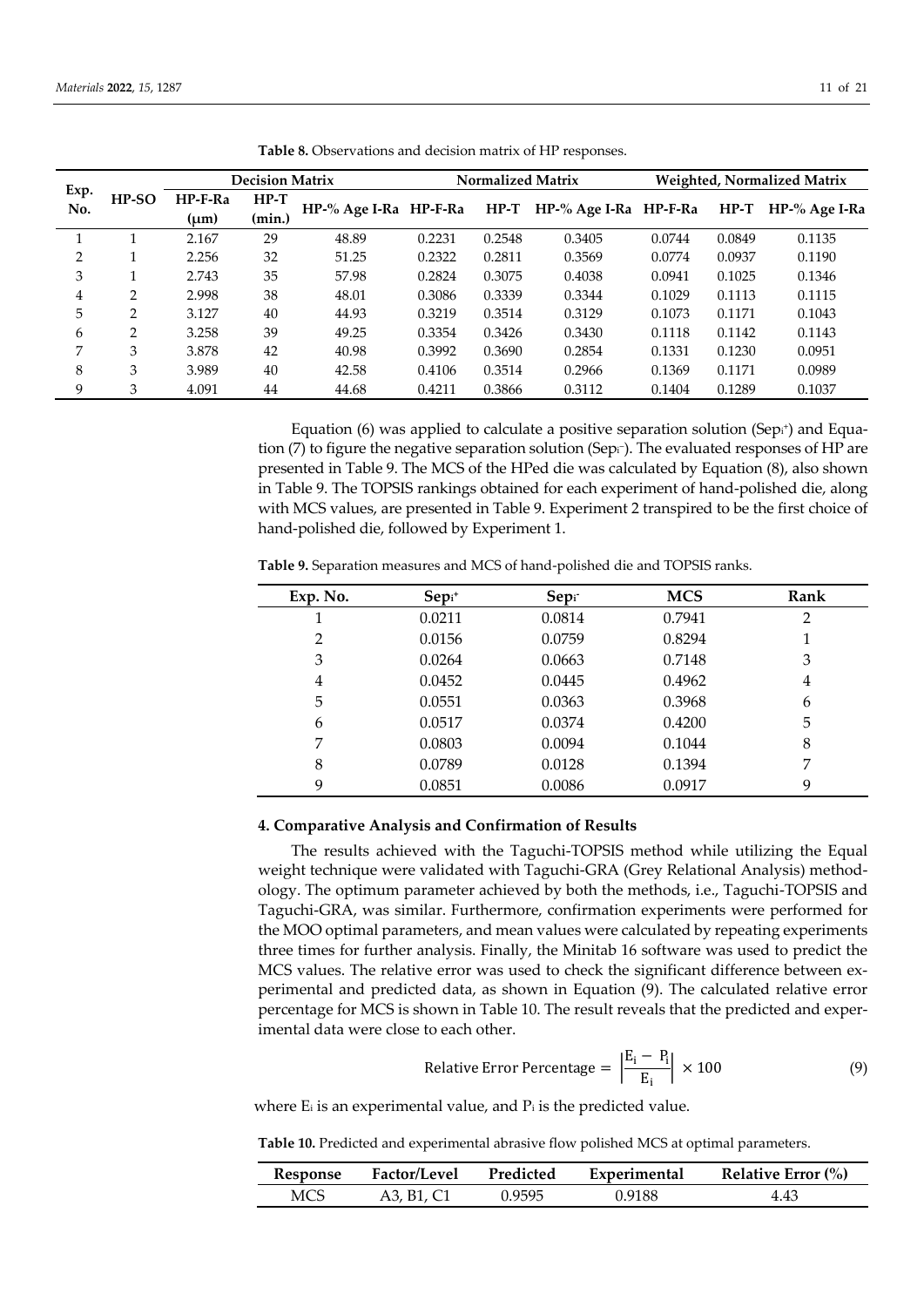## *4.1. Comparison between Hand and Abrasive Flow Polished Tungsten Carbide Die*

Furthermore, the best-picked, hand-polished die with the TOPSIS method was compared with the AFP polished die at optimum MOO variables. The percentage changes in AFP responses achieved with MOO are shown in Table 11. The findings show a noteworthy improvement in responses with AFP polished dies compared to HPed die. The ranks of responses from I to III indicate the order of growth achieved with the MOO. Kenda et al. [53] compared AFP and hand polishing of a hardened steel surface produced by EDM and reported that hand polishing needed twice the time as AFP, with inferior surface quality.

**Table 11.** Percentage change in abrasive flow polishing responses in comparison to hand polishing.

|                          | <b>HPed Die</b> | <b>AFPed Die</b>      | Percentage Change in AFP |
|--------------------------|-----------------|-----------------------|--------------------------|
| <b>Responses</b>         |                 | <b>Response Value</b> | <b>Polished Die</b>      |
| $F-Ra$ ( $\mu$ m)        | 2.256           | 0.887                 | $-60.68$ II              |
| $%$ age I-R <sub>a</sub> | 51.25           | 65.12                 | $27.06 \text{ m}$        |
| TPT (min.)               | 32              |                       | $-87.501$                |
|                          |                 |                       |                          |

I, II, and III are ranks of AFP responses as per improvement; negative sign means improvement for F-R<sup>a</sup> and TPT; positive sign means improvement for percentage I-Ra.

#### *4.2. Performance of Hand and Abrasive Flow Polished Die in Three-Stage Wire Drawing*

The performance of the AFP and the hand-polished die was evaluated in the threestage wire drawing operation. The HP-SO 1 was selected per the TOPSIS rank (refer to Table 12) to polish three carbide dies. The die's size was picked as per the size mentioned in Table 3, i.e., standard multi-stage wire drawing operation at Ball Kings, Ludhiana, India. In this research, the dies' performances were evaluated at the third, fourth, and fifth stages of the standard wire drawing operation. In addition, the AFP die polishing parameters were considered (refer to Table 6), obtained with the MOO of the AFP process. The surface deterioration rate may depend upon the initial roughness. However, in the present work, it was ensured that hand-polished and abrasive flow polished dies had almost equal initial surface roughness so that the effect of wire drawing could be noticed without any bias.

**Table 12.** Observations of three-stage wire drawing operation.

| Polishing<br>Method | <b>Number</b><br>of Stages | <b>Surface Roughness,</b><br>Ra (µm) |                         | Percentage<br>Reduction in | <b>Bearing Diameter</b><br>of Die (mm) |                         | <b>Increase in Bearing</b><br>Diameter of Die |
|---------------------|----------------------------|--------------------------------------|-------------------------|----------------------------|----------------------------------------|-------------------------|-----------------------------------------------|
|                     |                            | <b>Before</b><br><b>Drawing</b>      | After<br><b>Drawing</b> | Ra                         | <b>Before</b><br>Drawing               | After<br><b>Drawing</b> | (mm)                                          |
| Hand<br>polished    | First                      | 2.638                                | 3.665                   | 38.93                      | 4.63                                   | 4.66                    | 0.03                                          |
|                     | Second                     | 2.187                                | 3.287                   | 50.30                      | 4.23                                   | 4.28                    | 0.05                                          |
|                     | Third                      | 2.273                                | 3.653                   | 60.71                      | 3.85                                   | 3.89                    | 0.04                                          |
| AFP<br>polished     | First                      | 0.798                                | 1.013                   | 26.94                      | 4.63                                   | 4.65                    | 0.02                                          |
|                     | Second                     | 0.854                                | 1.221                   | 42.97                      | 4.23                                   | 4.27                    | 0.04                                          |
|                     | Third                      | 0.831                                | 1.259                   | 51.50                      | 3.85                                   | 3.89                    | 0.03                                          |

As shown in Table 12, at the first stage of wire drawing, the percentage of deterioration of Ra with hand-polished die was 38.93, and with the abrasive flow polished die this was 26.94. So, there was 11.93% more surface decline of hand-polished dies than abrasive flow polished die. In the second stage of wire drawing, the percentage deterioration in surface roughness with HP die was 50.30, and with AFPed die this was 42.97; therefore, there was 7.33% more surface decline of HPed die compared with AFPed die. Finally, in the third stage of wire drawing, the percentage deterioration in Ra with HPed die was 60.71%, and with AFPed die this was 51.50. So, there was 9.21% more surface decline of HPed dies as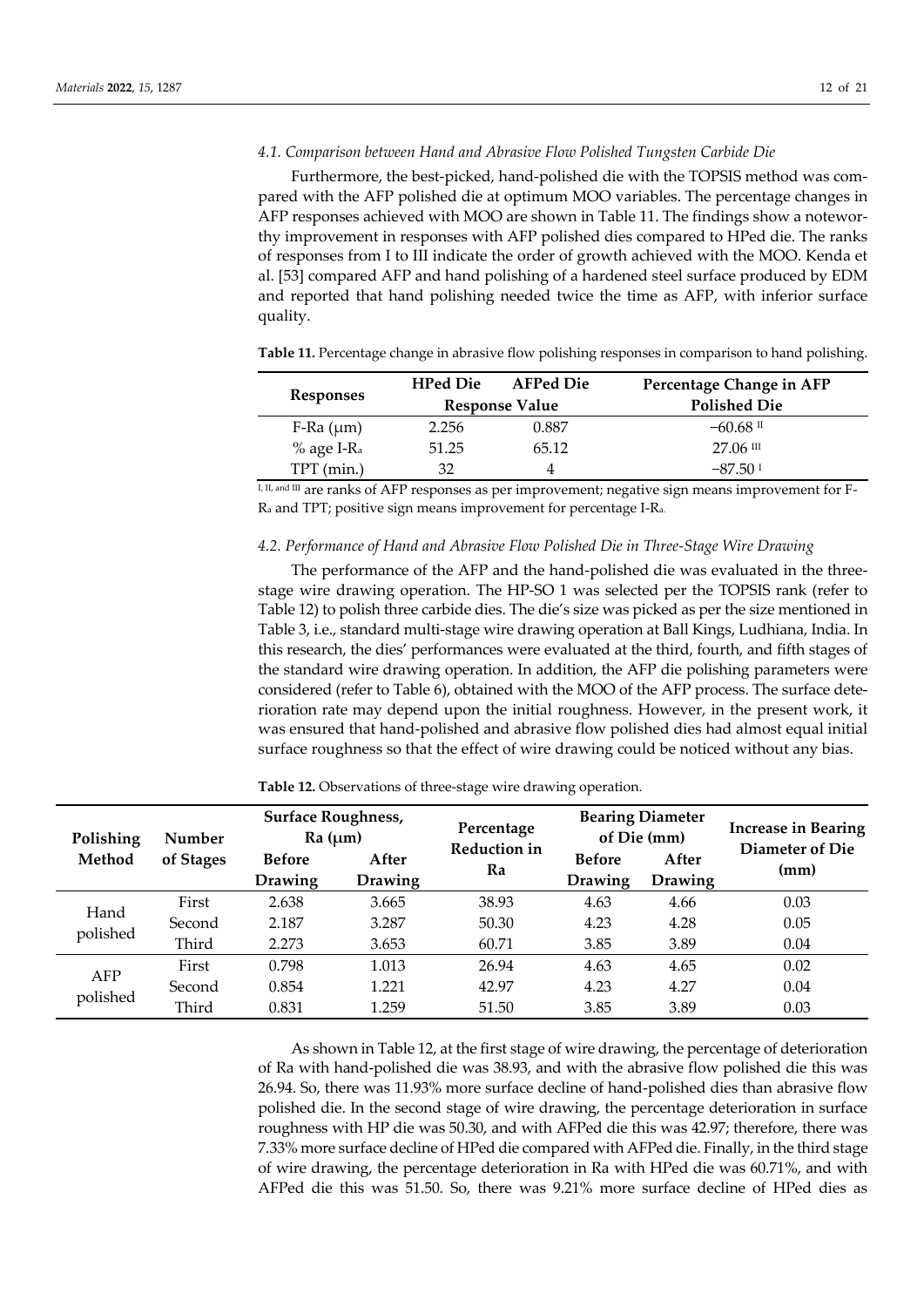compared with AFPed die. Accordingly, at each stage, i.e., first, second and third, the bearing diameter of the HPed die enlarged by 25% compared with the AFPed die.

There was a reduced amount of wear and tear of the abrasive flow polished die compared with the hand-polished die. The magnified view of SEM of the abrasive flow polished die in Figure 5a shows that all surfaces were polished uniformly; the polished surface was parallel to the wire to be drawn. Figure 5a also indicates the surface debris and surface defects. In the hand polishing of die, although the surface looked good, the surface deterioration was greater than that of abrasive flow polished die. Much of the surface is folded metal and not parent metal, so the drawing wire pulls out the folded metal after a short period of use, or dislodges the upper surface of the die [2]. This results in several defects due to the poor surface finish of the die, such as U-shaped cracks, pitting, wear rings, and vertical and horizontal cracks. The wire continually contacts the die hole during the drawing process, releasing the tungsten carbide particles and generating a rough surface. The rough surface scrapes metal bits off the surface of the steel wire, weakening the lubrication and increasing the wear rate [3,4].



**Figure 5.** SEM micrograph of (**a**) abrasive flow polished die (**b**) hand polished die.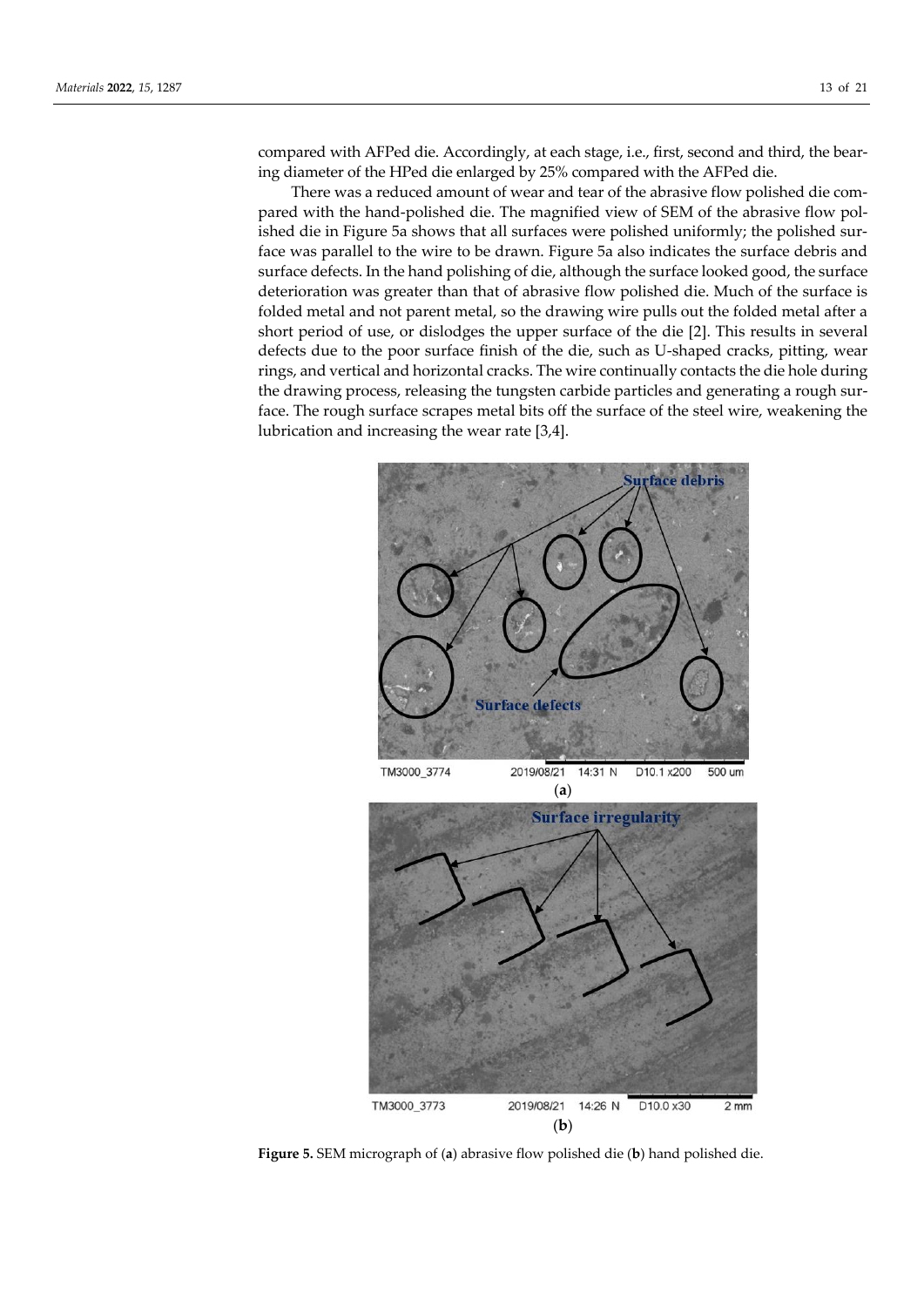Figure 5b also indicates that the surface is not very uniform. There is no particular lay to the finish. Therefore, some areas could cause more friction than others, possibly resulting in uneven wire flow and further deterioration occurring. Other reasons may be that when the wire initially touches the dies, the tungsten carbide grains are torn out, scratching the die surface. If the surface is rough, there are more chances of tearing out of grains. Abrasive wear results in the bearing and cone area of the die, and this wear may be due to lubricant impurities and the presence of oxide elements on the wire [54].

#### *4.3. Contour Plots of Abrasive Flow Polished Die*

The effects of AFP variables' extrusion pressure (A), the number of cycles (B), and abrasive concentration (C) on the individual responses' final surface roughness, percentage improvement in surface roughness, and total polishing time can be seen from the contour plots in Figures 6–8, respectively. Minitab 16 software was utilized to draw contour plots.

In Figure 6a, the minimum value of the response final  $R_a$  is characterized by a dark red color. The contour plots are drawn for the linear model of the response at a 95% confidence level. The contour line encircling this area gives the value of Ra as less than  $1 \mu m$ . The number of cycles (B) are plotted on x-axes and abrasive concentration (C) on the yaxes. In Figure 6b, the minimum value of the response final  $R_a$  is characterized by a dark red color. The extrusion pressure (A) is plotted on x-axes and the number of cycles (B) are plotted on the y-axes. The Ra lies around  $0.603$  to  $0.609$   $\mu$ m, and  $B^*A$  varies between levels (2.862, 2.962) to (2.268, 2271). Thus, the extrusion pressure has a substantial role in reducing final Ra, and has a significant effect. For the rest of the contour graphs, the area representing the minimum final Ra is negligible, as in Figure 6c. Therefore, their explanation was not considered, and they had no significant effect on C\*A and C\*B.



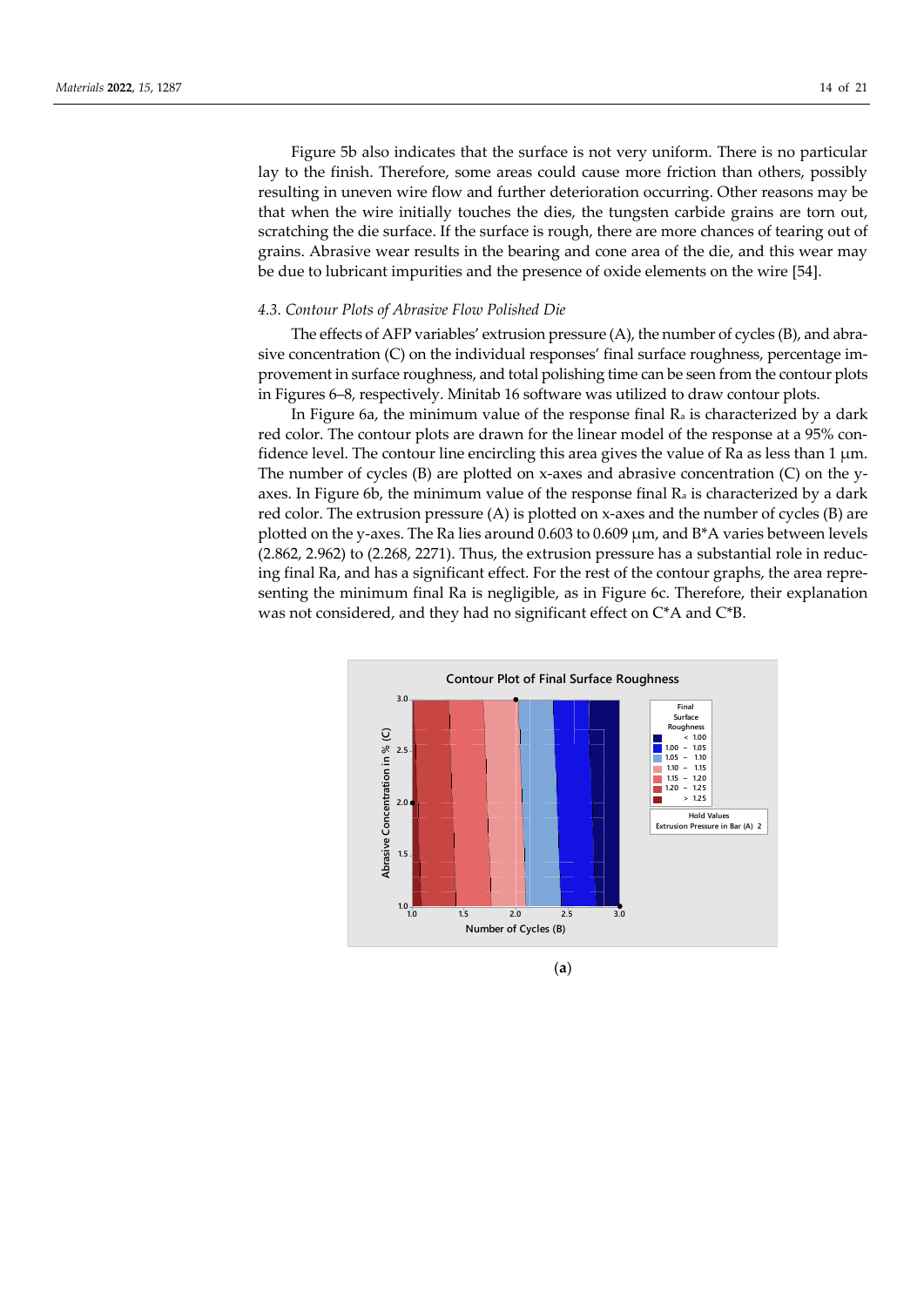



**Figure 6.** Contour plots for final surface roughness: (**a**) plot between abrasive concentration and the number of cycles; (**b**) plot between the number of cycles and extrusion pressure; (**c**) plot between abrasive concentration and extrusion pressure.

Similarly, the contour plot for percentage improvement in Ra is shown in Figure 7, and the dark red color indicates the maximum percentage improvement in the Ra area where optimal variable blend lies. The dark blue color can be seen in the contour plot between B\*A (2.365, 2.386) and (2.298, 1.486), with a percentage improvement in Ra from 70 to 70.11 (refer to Figure 7b). For the C\*A (2.724, 2.793) to (2.81, 1.02) with percentage improvement in Ra of more than 70%, refer to Figure 7b. In Figure 7c, for C\*B, the contour area without the dark blue color shows a non-significant effect on the percentage improvement in Ra.

Similarly, the contour plot for total polishing time is shown in Figure 7, and the dark blue color indicates the minimum total polishing time area where the optimal variable blend lies, and the TPT value is less than 10. The dark blue color can be seen in the contour plot between B\*A (2.988, 1798) and (2.471, 1.021), with TPT less than 10 min. The C\*A was  $(2.995, 1.501)$  to  $(2.866, 1.121)$ . For C\*B, the contour area without the dark blue color shows a non-significant effect on TPT. The coded variables and their actual values can be seen in Table 1. The extrusion pressure varies from 65 Bar to 105 Bar, the number of cycles from 80 to 180, and abrasive particle concentration from 50% to 60%.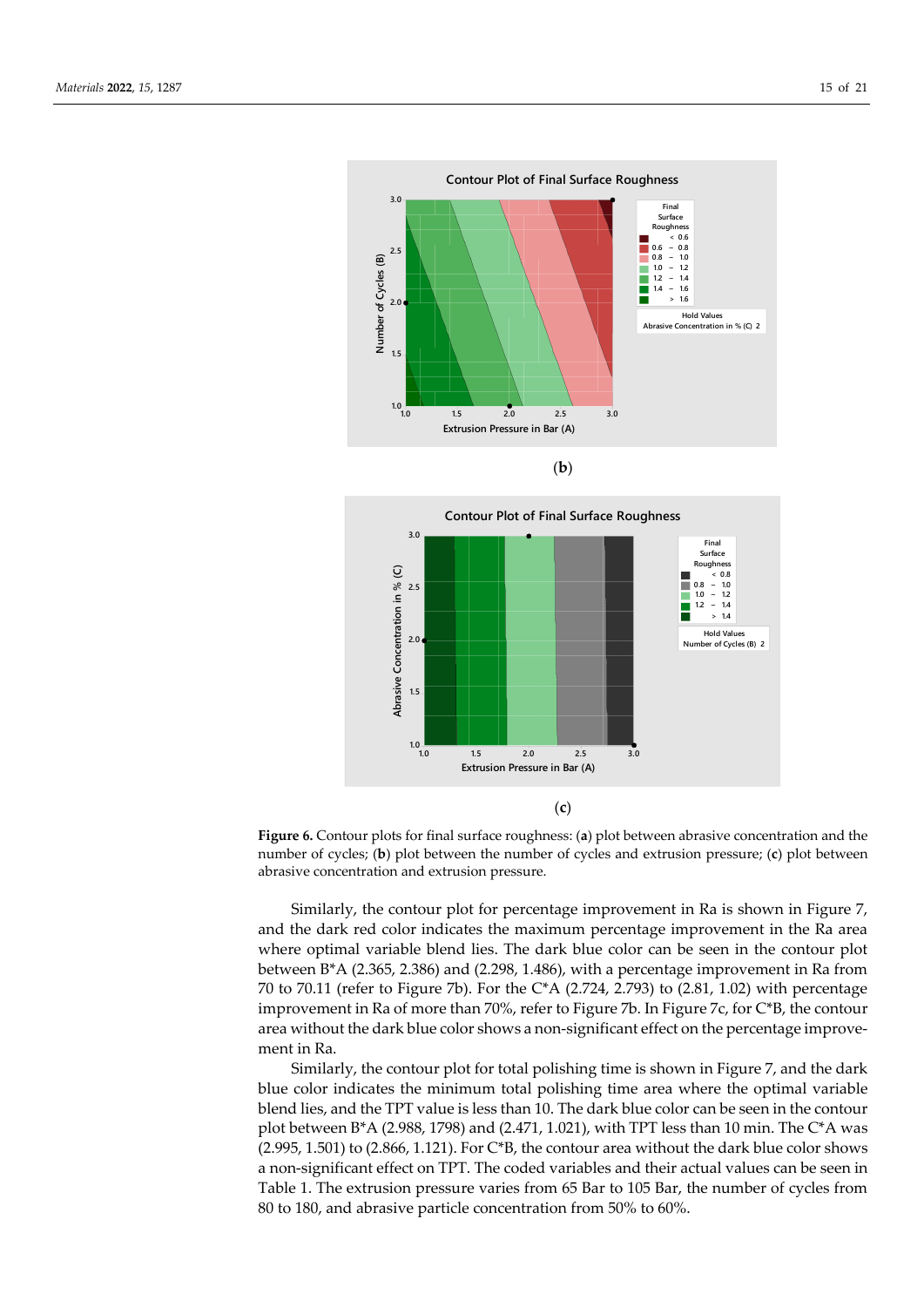





**Figure 7.** Contour plots for percentage improvement in surface roughness: (**a**) plot between abrasive concentration and the number of cycles; (**b**) plot between the number of cycles and extrusion pressure; (**c**) plot between abrasive concentration and extrusion pressure.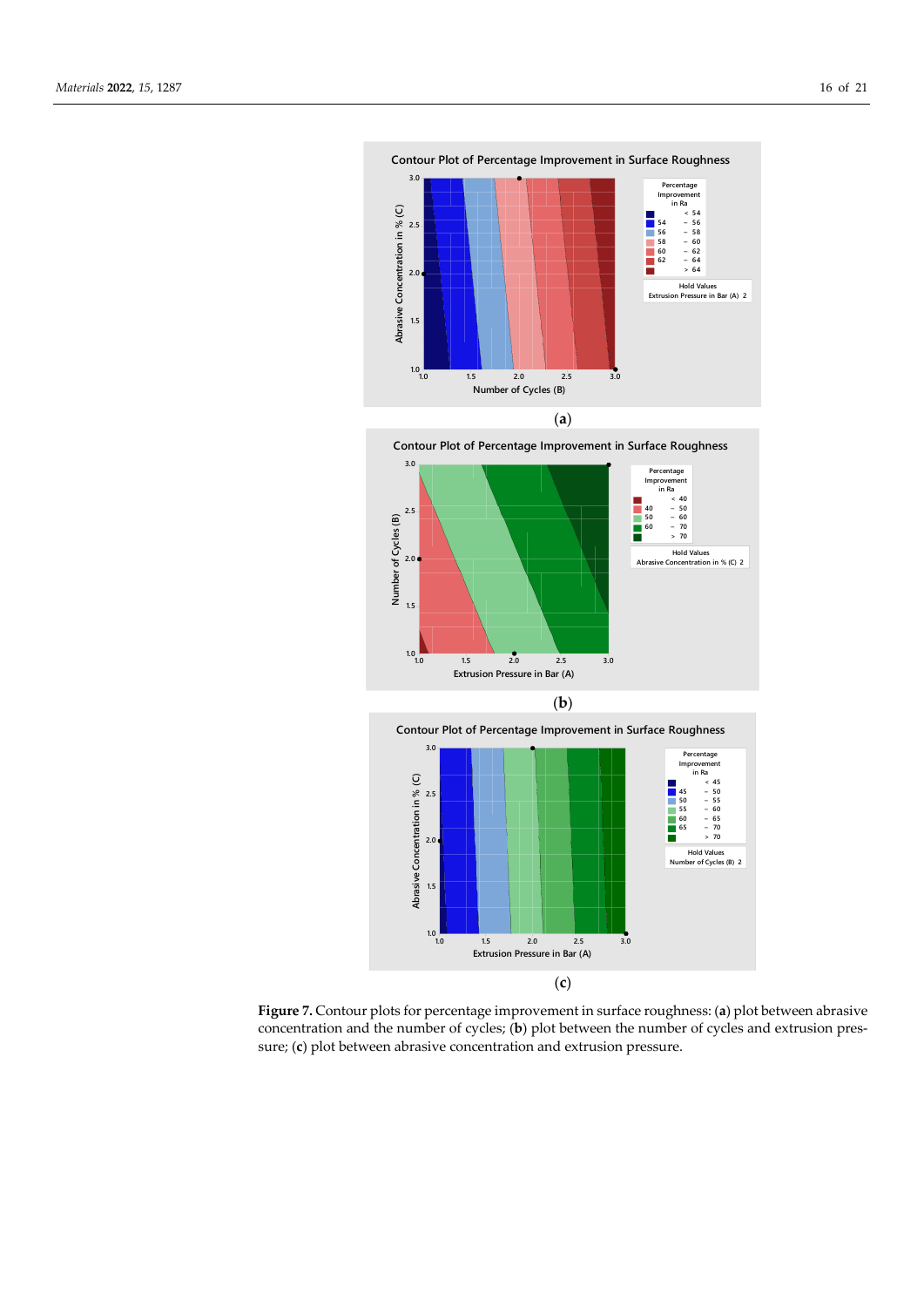

**Figure 8.** Contour plots for total polishing time: (**a**) plot between abrasive concentration and a number of cycles; (**b**) plot between the number of cycles and extrusion pressure; (**c**) plot between abrasive concentration and extrusion pressure.

As the number of cycles increases, the percentage of improvement in the surface finish also increases. With an increase in the number of cycles, the number of times the abrasives come into contact with the workpiece increases, so the percentage improvement in surface finish increases, and there is a greater percentage improvement in the surface finish in the initial working cycles—after that, the percentage improvement in the surface finish was lesser. This is because a major part of the initial roughness of the workpiece is removed in a few cycles at the beginning of AFM [16]. It is evident that as the pressure increases, the percentage improvement in the surface finish also increases. When the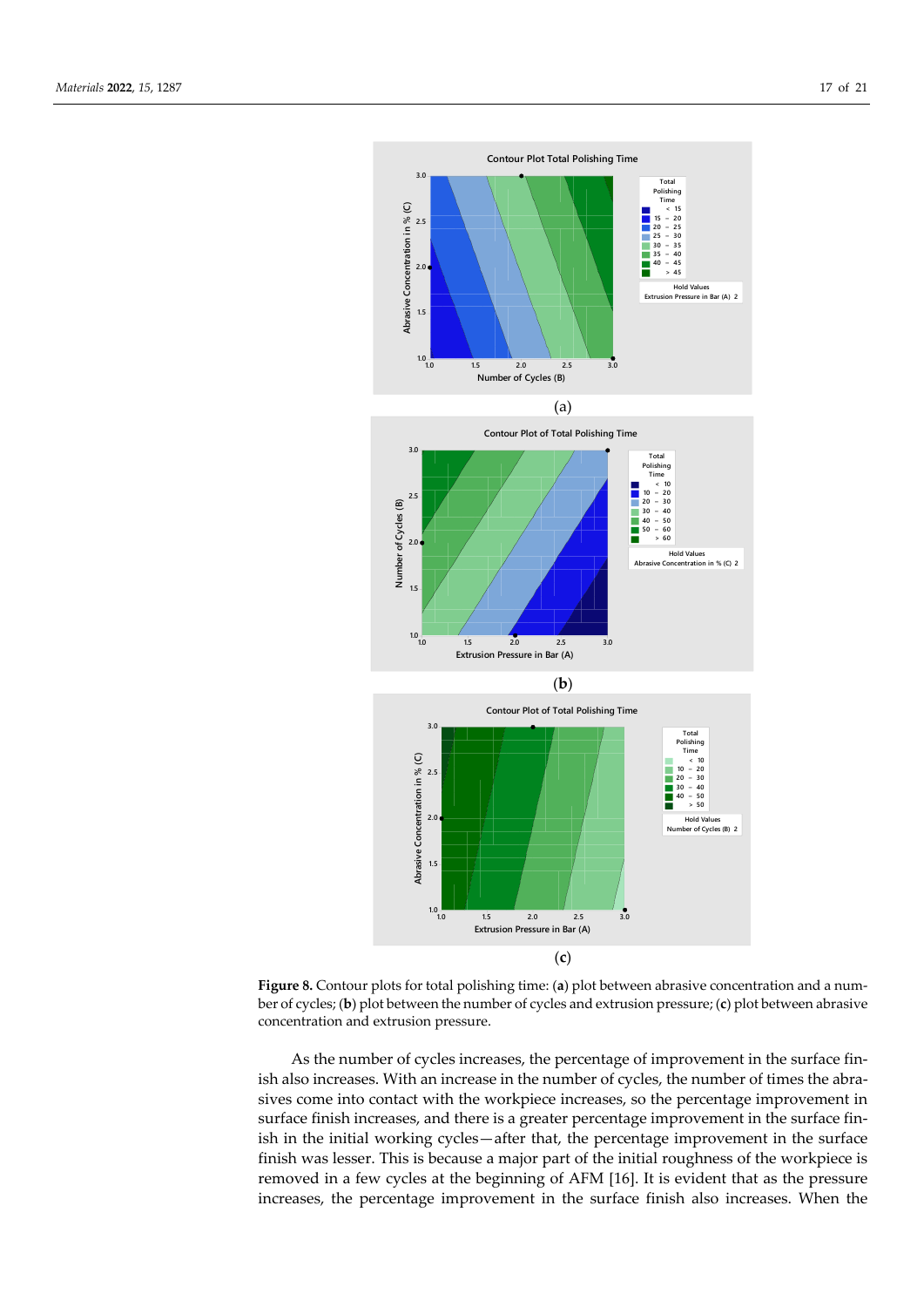pressure increases, the normal force acting on each grain increases, resulting in a deeper indentation on the workpiece surface. If the axial force on an abrasive is more than the resistance offered by the workpiece material, removing the peaks over the surface of the workpiece takes place, leading to an improved surface finish [14]. At higher pressure, fewer cycles are required to attain a particular surface finish value than low pressure. At low pressure, the indentation force exerted on the workpiece surface is low, which results in a low finishing rate. At high extrusion pressure, the time required to finish a component is reduced because the medium provides greater and deeper indentations on the surface of the workpiece. As the number of cycles increases, the polishing time also increases. With increased extrusion pressure, media flow speed increases and polishing time decreases [28]. With an increase in extrusion pressure, polishing time decreases.

In the present research, the effect of three abrasive flow polishing parameters was studied in terms of final surface roughness, polishing time, and improvement in surface finish. Other abrasive flow polishing parameters, such as type of media and media flow rate, can be considered for future research as the parameters decided in the present case were as per machine set-up constraints. In the present case, abrasive flow polished die performance was compared with hand polishing, and is taken as a case study. Still, there are more polishing techniques utilized in die polishing, such as robotic polishing [10], ultrasonic polishing [55], and computer-controlled polishing processes [56]. Still, some advanced variants of abrasive flow machining have been developed, and work can further be analyzed, such as magneto abrasive flow machining [57], and the recent trends in abrasive flow machining presented in [58].

#### **5. Conclusions**

In the present research work, polishing of tungsten carbide (WC) wire drawing die has been explored with abrasive flow polishing (AFP) to compare its performance with conventional hand polishing (HP). The Taguchi-TOPSIS Equal-Weight technique was used to achieve multi-objective optimization of final surface roughness (F-Ra), percentage improvement of surface roughness (percentage I-Ra), and total polishing time (TPT). Additionally, the TOPSIS approach was used to identify the best hand-polished die. The applied abrasive flow polishing technique uniquely contributes to the die polishing industry, where dependence on skilled operators can be reduced with the proposed methodology. Furthermore, the proposed method applied to the die polishing process, while considering multiple responses for hand and abrasive flow polishing, has a unique advantage as it can reduce the polishing time and enhance the surface quality of the wire drawing die. As a result, it also achieved better results when the performance of the abrasive flow polished die was checked in a multi-stage wire drawing operation. Based on experimental observations and statistical analysis of the results, the following conclusions have been drawn:

- AFPed and HPed die performance in multi-stage wire drawing operation revealed that abrasive flow processing provides better surface quality than hand polishing in terms of wear rate. There were 11.93%, 7.33%, and 9.21% lower wear and tear of AFP surfaces than hand-polished surfaces, at the first, second and third stages of wire drawing operation;
- The bearing diameter of HPed dies enlarged by 25% more than the AFPed dies. As a result, the AFP offered better surface quality (Ra) in contrast to hand polishing. AFP can reduce the dependency on expensive and increasingly difficult-to-find die finishers or skilled operators. In addition, the AFP polishes all surfaces uniformly within a reasonable amount of time, i.e., a percentage time saving of 87.50;
- It was found from the means, S/N plots, and ANOVA analysis (at 95% confidence level) of AFP that the extrusion pressure had the maximum significance on the MCS calculations with a contribution of 91.21%. In contrast, abrasive particle concentration was seen to be influenced significantly less;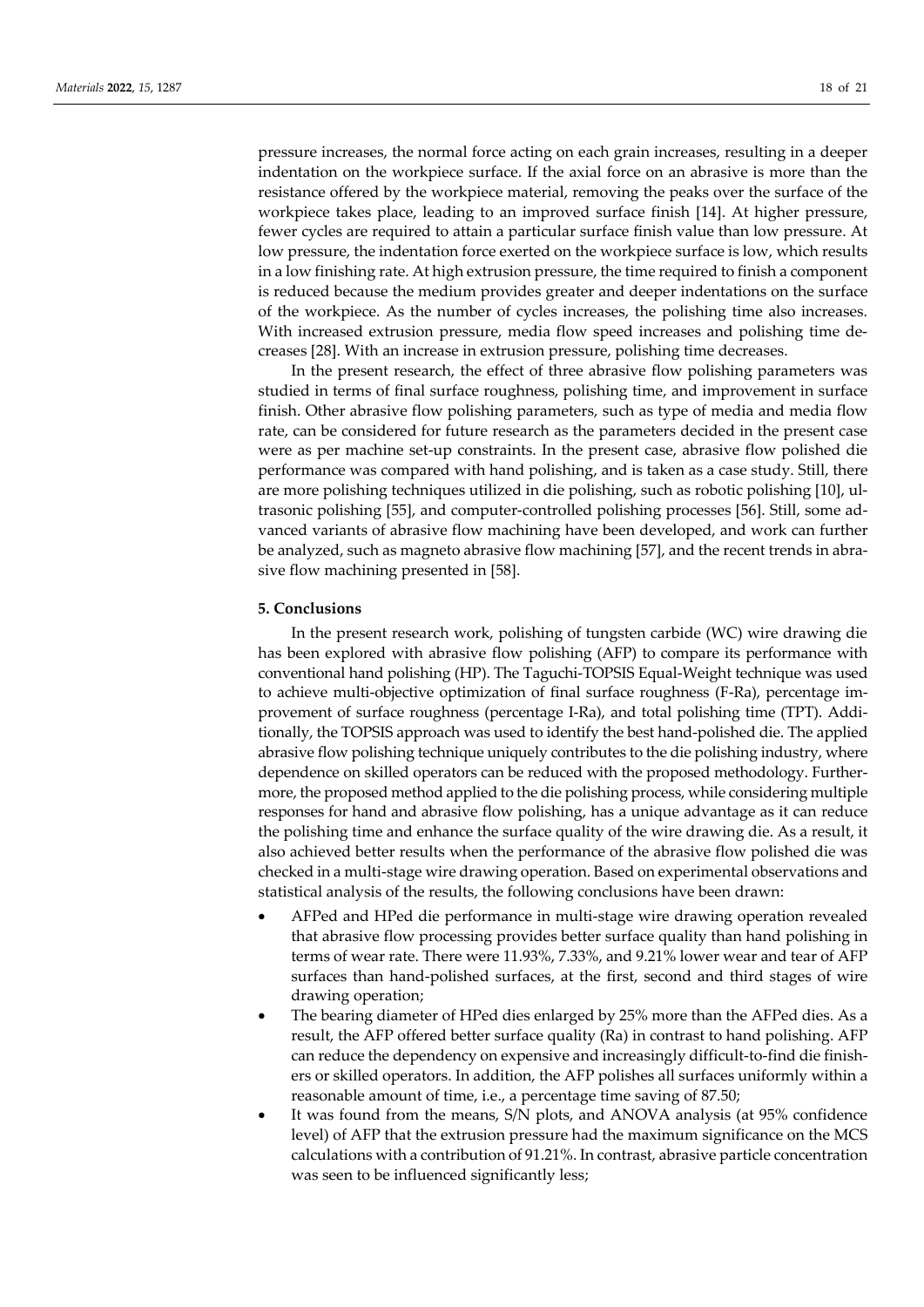- The multi-objective optimization was performed with the technique of the Taguchi-TOPSIS-Equal-Weight. The AFP results were: polishing parameters at extrusion pressure of 105 bars, number of cycles, 80, and an abrasive particle concentration of 50%. There was an improvement of 87.50% in TPT, 60.68% in F-Ra, and 27.06% in percentage I-Ra compared with the best hand-polished die selected with the TOPSIS method;
- The results of the TOPSIS method to pick the best hand-polished die revealed that the skilled operator, having five years of experience, came out to be the first choice, having HP-F-Ra 2.256 μm, HP-T of 32 min., and HP-% age I-Ra of 51.25. This was followed by the same skilled operator, having HP-F-Ra 2.167 μm, HP-T of 28 min., and HP-% age I-Ra of 48.89.

**Author Contributions:** Conceptualization, R.K., S.S. (Sehijpal Singh) and V.A.; methodology, R.K., S.S. (Sehijpal Singh), S.S. (Sunpreet Singh), D.Y.P. and K.G.; software, K.N., V.A., K.G., R.K. and S.S. (Sehijpal Singh); validation, R.K., K.G. S.S. (Sunpreet Singh), D.Y.P. and V.A.; formal analysis, R.K., K.G. and S.S. (Sehijpal Singh); investigation, D.Y.P., K.G., K.N., V.A. and R.K.; resources, R.K.; data curation, R.K., S.S. (Sehijpal Singh) and V.A.; writing—original draft preparation, R.K.; writing review and editing, S.S. (Sehijpal Singh), R.K., K.G. and D.Y.P.; visualization, R.K.; supervision, S.S. (Sehijpal Singh), V.A. and S.S. (Sunpreet Singh); project administration, R.K.; funding acquisition, R.K. All authors have read and agreed to the published version of the manuscript.

**Funding:** Authors did not receive any specific funding for this research.

**Institutional Review Board Statement:** Not applicable.

**Informed Consent Statement:** Not applicable.

**Data Availability Statement:** Not applicable.

**Acknowledgments:** The authors are incredibly appreciative of the Ball Kings Industry's management, Focal point, Ludhiana, Punjab, India, for providing experimental set-up (s) and carbide dies.

**Conflicts of Interest:** The authors declare no conflict of interest.

#### **References**

- 1. Kunieda, M.; Nakagawa, T.; Higuchi, T. Devélopment of a polishing robot for free form surface. In Proceedings of the 5th International Conference on Production Engineering, Tokyo, Japan, 9–19 July 1984; pp. 265–270.
- 2. Saito, K.; Miyoshi, T.; Sasaki, T. Automation of polishing process for a cavity surface on dies and molds by using an expert system. *CIRP Ann.* **1993**, *42*, 553–556.
- 3. Lu, R.; Minarro, L.; Su, Y.-Y.; Shemenski, R.M. Failure mechanism of cemented tungsten carbide dies in wet drawing process of steel cord filament. *Int. J. Refract. Met. Hard Mater.* **2008**, *26*, 589–600.
- 4. Jahan, M.; Rahman, M.; Wong, Y. A review on the conventional and micro-electro discharge machining of tungsten carbide. *Int. J. Mach. Tools Manuf.* **2011**, *51*, 837–858.
- 5. Lilly, B.; Bailey, R.; Altan, T. Automated finishing of dies and molds: A state of the art review. *CIRP Ann.* **1988**, *32*, 75–90.
- 6. Saito, K.; Miyoshi, T.; Jeong, J. A dual-axis micro-finishing tool for free-form metal surface of a mold cavity. In Proceedings of the Proceedings Grinding Symposium (ASME Winter Annual Meeting), Miami, FL, USA, 17–22 November 1985; pp. 229–230.
- 7. Kito, H.; Nishimoto, H.; Takai, Y.; Goto, A.; Hamada, H. The Analysis of Repeatability of Polishing Work Motion for a Cold Forging Die with Simple Axial Symmetric Form. In Proceedings of the International Conference on Applied Human Factors and Ergonomics, Los Angeles, CA, USA, 17–21 July 2017; pp. 415–423.
- 8. Tian, F.; Lv, C.; Li, Z.; Liu, G. Modeling and control of robotic automatic polishing for curved surfaces. *CIRP J. Manuf. Sci.* **2016**, *14*, 55–64.
- 9. De Agustina, B.; Marín, M.M.; Teti, R.; Rubio, E.M.J.M. Analysis of force signals for the estimation of surface roughness during Robot-Assisted Polishing. *Materials* **2018**, *11*, 1438.
- 10. Wang, K.B.; Dailami, F.; Matthews, J. Towards collaborative robotic polishing of mould and die sets. *Procedia Manuf.* **2019**, *38*, 1499–1507.
- 11. Kohut, T. Surface finishing with abrasive flow machining. In Proceedings of the SME Technical Paper, Proc. 4th International Aluminium Extraction Technology Seminar, Washington, DC, USA, 11 April 1988; pp. 35–42.
- 12. Jain, R.K.; Jain, V.K.; Dixit, P.M. Manufacture. Modeling of material removal and surface roughness in abrasive flow machining process. *Int. J. Mach. Tools* **1999**, *39*, 1903–1923.
- 13. Singh, S.; Shan, H.; Kumar, P. Wear behavior of materials in magnetically assisted abrasive flow machining. *J. Mater. Proc. Technol.* **2002**, *128*, 155–161.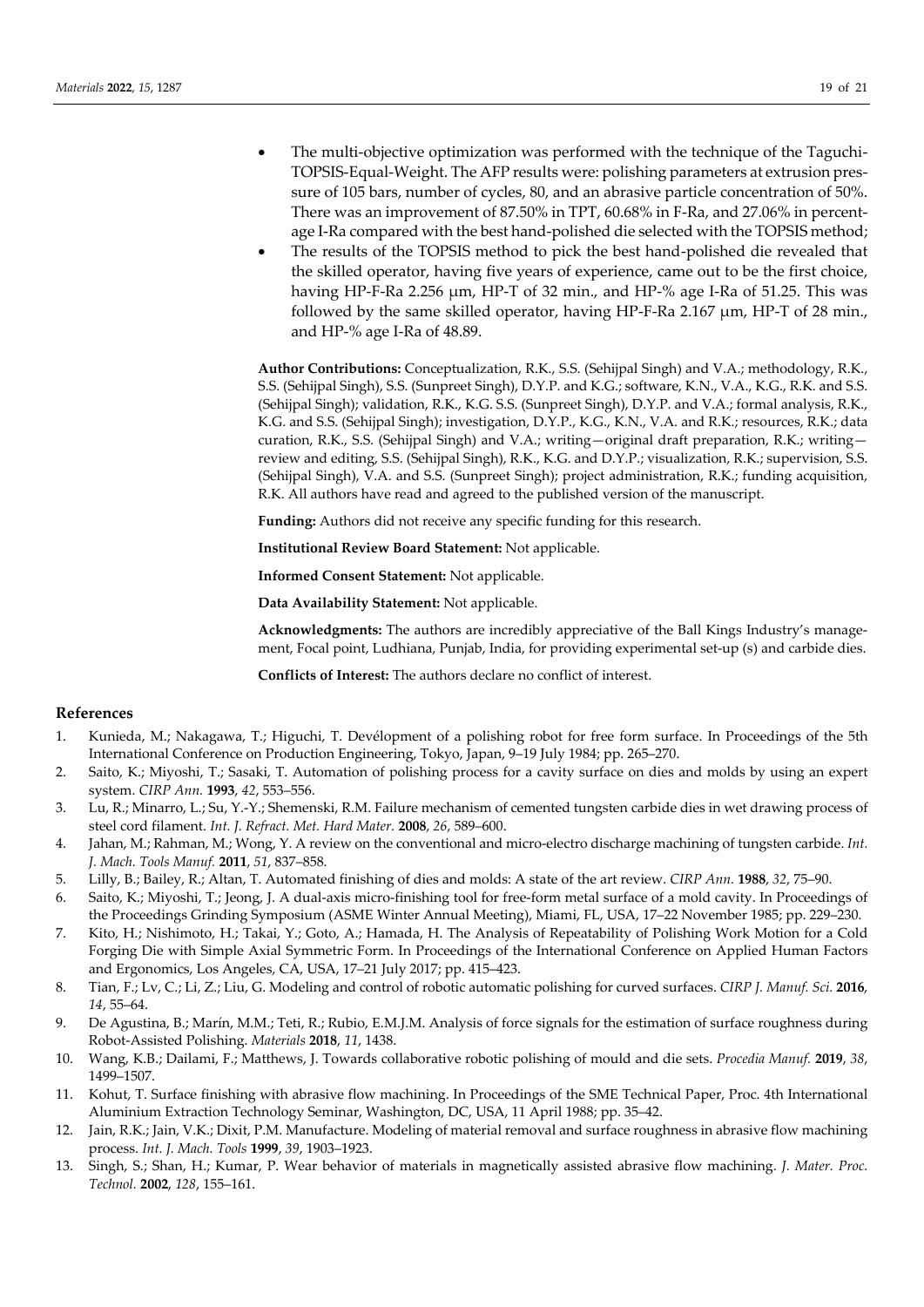- 14. Walia, R.S.; Shan, H.S.; Kumar, P. Abrasive Flow Machining with Additional Centrifugal Force Applied to the Media. *Mach. Sci. Technol.* **2006**, *10*, 341–354. https://doi.org/10.1080/10910340600902157.
- 15. Jain, V. Abrasive-based nano-finishing techniques: An overview. *Mach. Sci. Technol.* **2008**, *12*, 257–294.
- 16. Mali, H.S.; Manna, A. Optimum selection of abrasive flow machining conditions during fine finishing of Al/15 wt% SiC-MMC using Taguchi method. *Int. J. Adv. Manuf. Technol.* **2010**, *50*, 1013–1024.
- 17. Kenda, J.; Pusavec, F.; Kermouche, G.; Kopac, J. Surface integrity in abrasive flow machining of hardened tool steel AISI D2. *Procedia Eng.* **2011**, *19*, 172–177.
- 18. Li, J.Y.; Liu, W.N.; Yang, L.F.; Liu, B.; Zhao, L.; Li, Z. The development of nozzle micro-hole abrasive flow machining equipment. *Appl. Mech. Mater.* **2011**, *44*, 251–255.
- 19. Wang, A.C.; Chen, K.Y.; Cheng, K.C.; Chiu, H. Elucidating the Effects of Helical Passageways in Abrasive Flow Machining. *Adv. Mater. Res.* **2011**, *264*, 1862–1867.
- 20. Xie, W.B.; Zhang, K.H.; Zhang, S.W.; Xu, B. Research on Abrasive Flow Machining for the outer rotor of cycloidal pump. *Key Eng. Mater.* **2013**, *546*, 50–54.
- 21. Xu, Y.C.; Zhang, K.H.; Lu, S.; Liu, Z.Q. Experimental investigations into abrasive flow machining of helical gear. *Key Eng. Mater.*  **2013**, *546*, 65–69.
- 22. Mali, H.S.; Sambharia, J. Developing alternative polymer abrasive gels for abrasive flow finishing process. In Proceedings of the 5th International & 26th All India Manufacturing Technology, Design and Research Conference (AIMTDR 2014), Guwahati, India, 12–14 December 2014; pp. 1–8.
- 23. Sarkar, M.; Jain, V.J. Nanofinishing of freeform surfaces using abrasive flow finishing process. *Proc. Inst. Mech. Eng. Part B J. Eng. Manuf.* **2017**, *231*, 1501–1515.
- 24. Singh, S.; Ravi Sankar, M.; Jain, V.K. Simulation and experimental investigations into abrasive flow nano finishing of surgical stainless steel tubes. *Mach. Sci. Technol.* **2018**, *22*, 454–475. https://doi.org/10.1080/10910344.2017.1365897.
- 25. Butola, R.; Jain, R.; Bhangadia, P.; Bandhu, A.; Walia, R.; Murtaza, Q.J.M.T.P. Optimization to the parameters of abrasive flow machining by Taguchi method. *Mater. Today Proc.* **2018**, *5*, 4720–4729.
- 26. Mohammadian, N.; Turenne, S.; Brailovski, V. Surface finish control of additively-manufactured Inconel 625 components using combined chemical-abrasive flow polishing. *J. Mater. Proc. Technol.* **2018**, *252*, 728–738.
- 27. Sambharia, J.; Mali, H.S. Recent developments in abrasive flow finishing process: A review of current research and future prospects. *Proc. Inst. Mech. Eng. Part B J. Eng. Manuf.* **2019**, *233*, 388–399.
- 28. Yunus, M.; Alsoufi, M.S.J.J.o.E.S.; Technology. Application of Response Surface Methodology for the Optimization of the Control Factors of Abrasive Flow Machining of Multiple Holes in Zinc and AL/SICP MMC Wires. *J. Eng. Sci.* **2020**, *15*, 655–674.
- 29. Bhardwaj, A.; Ali, P.; Walia, R.; Murtaza, Q.; Pandey, S. Development of Hybrid Forms of Abrasive Flow Machining Process: A Review. In *Advances in Industrial and Production Engineering*, Springer: Berlin/Heidelberg, Germany, 2019; pp. 41–67.
- 30. Romanowski, M.; Łukianowicz, C.; Sutowska, M.; Zawadka, W.; Pimenov, D.Y.; Nadolny, K. Assessment of the Technological Quality of X5CRNI18-10 Steel Parts after Laser and Abrasive Water Jet Cutting Using Synthetic Index of Technological Quality. *Materials* **2021**, *14*, 4801. https://doi.org/10.3390/ma14174801.
- 31. Sutowska, M.; Kapłonek, W.; Pimenov, D.Y.; Gupta, M.K.; Mia, M.; Sharma, S. Influence of Variable Radius of Cutting Head Trajectory on Quality of Cutting Kerf in the Abrasive Water Jet Process for Soda-Lime Glass. *Materials* **2020**, *13*, 4277. https://doi.org/10.3390/ma13194277.
- 32. Chen, C.T. Extensions of the TOPSIS for group decision-making under fuzzy environment. *Fuzzy Sets Syst.* **2000**, *114*, 1–9. https://doi.org/10.1016/S0165-0114(97)00377-1.
- 33. Opricovic, S.; Tzeng, G.H. Compromise solution by MCDM methods: A comparative analysis of VIKOR and TOPSIS. *Eur. J. Oper. Res.* **2004**, *156*, 445–455. https://doi.org/10.1016/S0377-2217(03)00020-1.
- 34. Farwaha, H.S.; Deepak, D.; Brar, G.S. Mathematical modeling and process parameters optimization of ultrasonic assisted electrochemical magnetic abrasive machining. *J. Mech. Sci. Technol.* **2020**, *34*, 5063–5073. https://doi.org/10.1007/s12206-020-1110-7.
- 35. Kumar, R.; Bilga, P.S.; Singh, S. Multi objective optimization using different methods of assigning weights to energy consumption responses, surface roughness and material removal rate during rough turning operation. *J. Clean. Prod.* **2017**, *164*, 45–57. https://doi.org/10.1016/j.jclepro.2017.06.077.
- 36. Biscaia, R.V.B.; Dzulinski, A.C.; de Melo, E.L.; Braghini Junior, A. Comparison of EDM and laser trepanation micro-drilling processes using multiple-criteria decision analysis. *Int. J. Adv. Manuf. Technol.* **2021**, *116*, 2599–2612. https://doi.org/10.1007/s00170-021-07630-1.
- 37. Nguyen, H.P.; Pham, V.D.; Ngo, N.V. Application of TOPSIS to Taguchi method for multi-characteristic optimization of electrical discharge machining with titanium powder mixed into dielectric fluid. *Int. J. Adv. Manuf. Technol.* **2018**, *98*, 1179–1198. https://doi.org/10.1007/s00170-018-2321-2.
- 38. Kumar, R.; Dubey, R.; Singh, S.; Singh, S.; Prakash, C.; Nirsanametla, Y.; Królczyk, G.; Chudy, R. Multiple-Criteria Decision-Making and Sensitivity Analysis for Selection of Materials for Knee Implant Femoral Component. *Materials* **2021**, *14*, 2084. https://doi.org/10.3390/ma14082084.
- 39. Kumar, R.; Singh, S. Abrasive Flow Polishing of Tungsten Carbide Wire Drawing Die. *Int. J. Appl. Eng. Res.* **2011**, *6*, 499–510.
- 40. Kumar, R.; Bilga, P.S.; Singh, S. Optimization of Active Cutting Power Consumption by Taguchi Method for Rough Turning of Alloy Steel. *Int. J. Metall. Alloys* **2020**, *6*, 37–45.